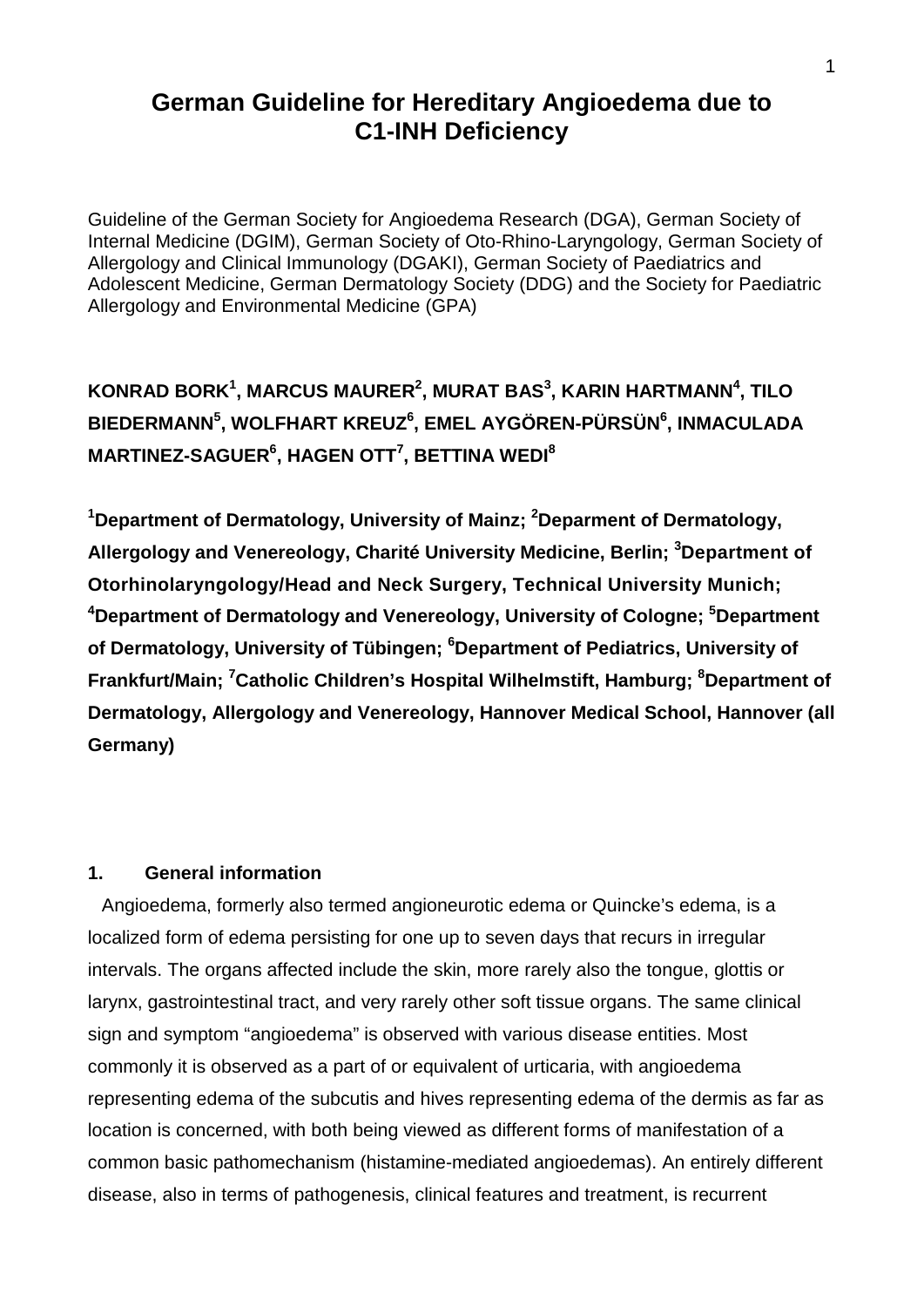angioedema, the development of which can probably be largely ascribed to kinins and above all, bradykinin (kinin-mediated angioedemas). Certain forms of kinin-mediated angioedema are attributable to hereditary or acquired C1-inhibitor deficiency. The pathogenesis of other forms has not yet been adequately explained, but since they are not influenced by antihistamines they are also classified as kinin-mediated angioedemas. This applies to angioedema induced by angiotensin-converting-enzyme (ACE) inhibitors, a share of idiopathic angioedemas and hereditary angioedema with normal C1-INH (HAEnCI or HAE type III).

Hereditary angioedema (HAE) caused by a deficiency of C1-esterase inhibitor (C1-INH) is of particular importance, since numerous cases of asphyxiation have been reported with this condition and the quality of life of some patients is severely compromised by the frequent attacks of oedema. As a consequence, this guideline concentrates on HAE due to C1-INH deficiency (HAE-C1-INH).

#### **Abbreviations used**

- ACE Angiotensin-converting enzyme
- ATII Angiotensin II
- BW Body weight
- C1-INH C1-esterase inhibitor
- EACA Epsilon-aminocaproic acid
- HAE Hereditary angioedema
- IgE Immunoglobulin E<br>
rh Recombinant hum
- Recombinant human

# **1.1 Epidemiology**

The exact incidence of HAE-C1-INH not known, but is suggested to be approximately 1:50,000 with no known ethnic variation. Men and women are equally frequently affected.

## **1.2 Pathogenesis**

There are two forms of HAE-C1-INH: HAE type I, the first and most common form (85% of patients), entails a defect in the synthesis of C1-INH, which is greatly reduced in quantity;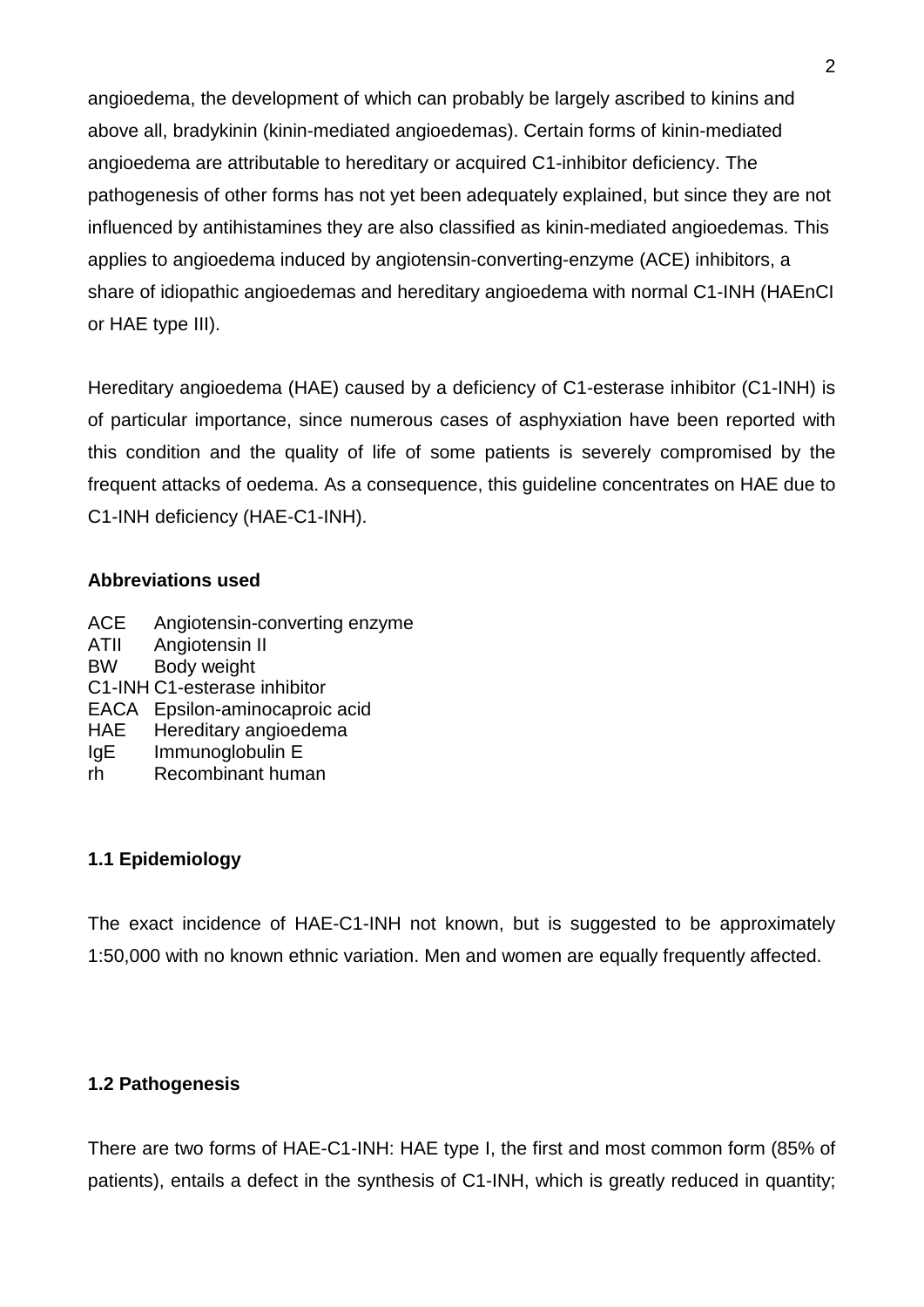the second form, HAE type II (15% of patients), arises from a functional deficiency of C1- INH, though its plasma concentration is normal or even increased.

C1-INH is a glycoprotein with a molecular weight of 105,000 daltons. It is a single-chain protein consisting of 478 amino acids and is synthesised predominantly in hepatocytes, and to a lesser extent also in blood monocytes, skin fibroblasts and endothelial cells of the umbilical cord. C1-INH controls the spontaneous auto-activation of the first complement component (C1) and activated C1. Complement activation results from a deficiency of functional C1-INH. In 1963, Donaldson and Evans identified C1-INH deficiency as the cause of HAE [27]. Activation of the initial phase of the complement system leads to a permanent reduction of C4 in plasma.

Bradykinin is today believed to be the main mediator of increased vasopermeability of HAE-C1-INH. In HAE-C1-INH the C1-INH deficiency leads to activation of the kallikreinkinin system, which is also known as the contact system. C1-INH is responsible for inhibiting the majority of plasma kallikrein and factor XIIa and so is the most important regulator when it comes to activating the kallikrein-kinin system. During acute episodes of HAE-C1-INH kallikrein is inadequately blocked on account of C1-INH deficiency and increased local production of bradykinin ensues at the end of the kallikrein-kinin cascade, ultimately resulting in swelling. However, the exact pathogenesis of HAE-C1-INH has not yet been explained exhaustively. There are a number of indications that bradykinin plays an important part in the emergence of edema associated with HAE-C1-INH:

- Bradykinin is found in increased plasma concentrations during an acute episode of HAE-C1-INH [39].
- The plasma concentration of bradykinin is higher in blood draining from angioedema sites compared to the systemic circulation [40]
- − A knock-out mouse model revealed reduced vascular permeability [34] in mice deficient in C1-INH and the bradykinin B2 receptor, suggesting that both bradykinin and the bradykinin B2 receptor mediate the development of angioedema.
- − Icatibant, a bradykinin B2 receptor antagonist, is therapeutically effective in acute episodes of HAE-C1-INH [9] (see below).

#### **1.3 Genetics**

HAE type I and II are inherited as autosomal dominant traits. The gene that codes C1-INH is located on the long arm of chromosome 11 in subregion q11.2-q13, and comprises eight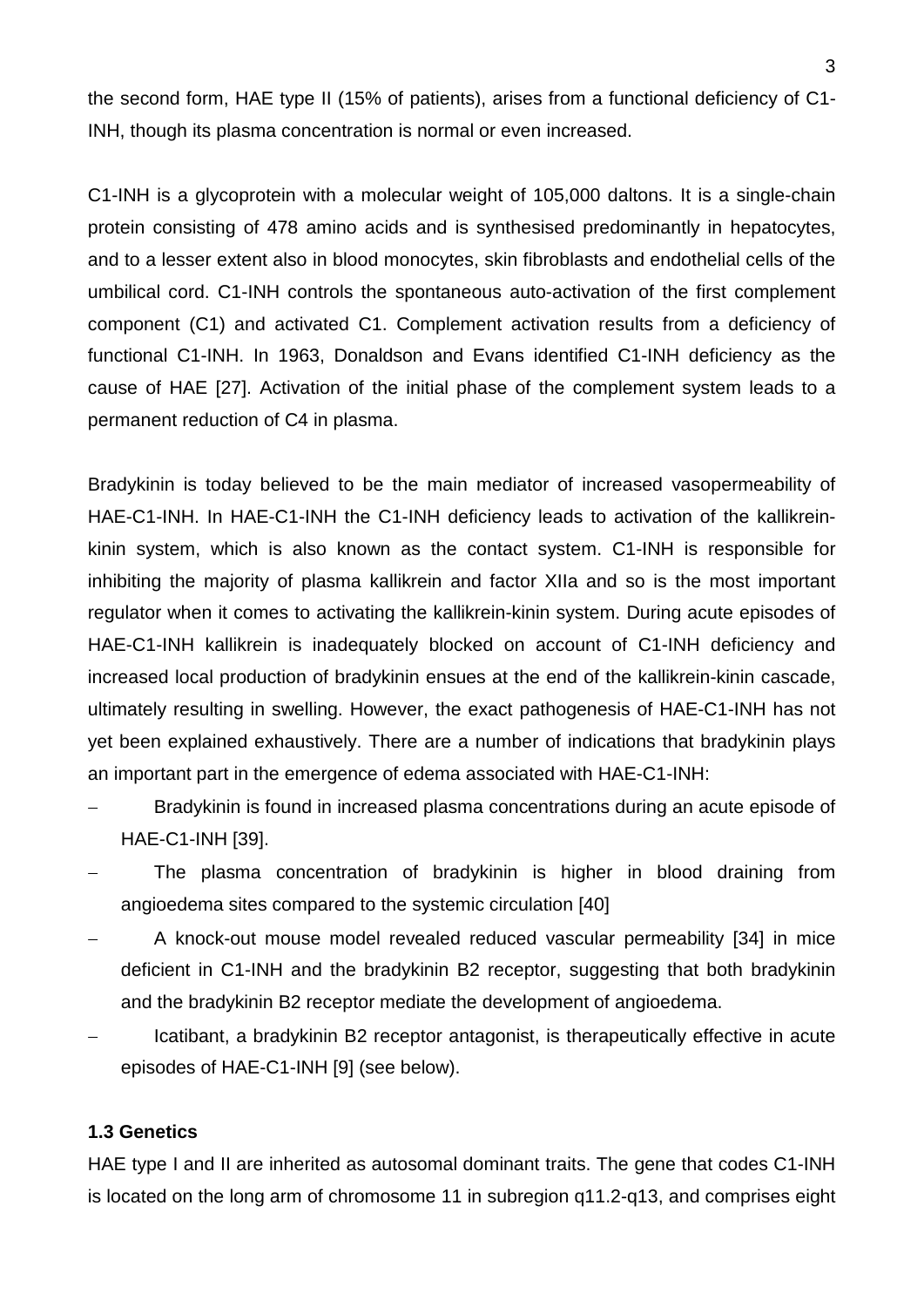exons and seven introns. As a result of new techniques for identifying mutations, numerous mutants have now become known – to date, more than 200 [33, 41]. Each patient is heterozygous for the C1-INH defect and has one normal and one defective gene. Patients with HAE type I have a normally expressed C1-INH gene and an abnormal or deleted gene that is not expressed. Patients with HAE type II also have one normal gene; the other gene is abnormal and is expressed but gives rise to the synthesis of a dysfunctional C1-INH. HAE type II is brought about by point mutations in the C1-INH gene. New mutations are found in roughly 20% of patients.

#### **1.4. Clinical symptoms**

HAE-C1-INH is manifested clinically as episodic edema (attacks) or swelling of the skin, the gastrointestinal tract and  $-$  less frequently  $-$  the airways. Both types of HAE, namely type I and type II, do not differ in terms of clinical symptoms.

**Prodromal symptoms**: Fatigue, exhaustion, increased thirst, aggressiveness, depressive mood and erythema marginatum may precede the clinical symptoms.

**Skin swellings**: The skin swellings are usually tense, also less frequently soft, not erythematous but skin-coloured or pale, and mostly affect the face, hands and feet, as well as genitals. The skin swellings are hardly ever accompanied by itching, but rather only by a tight sensation and, less often, also pain. If advanced, the swellings can be very painful. They last one to three days on average, though may abate after just a few hours or only after seven days. Facial swellings tend to last longer than swellings on the extremities.

Usually, wheals or hives are not present in HAE-C1-INH.

**Gastrointestinal attacks**: In addition to skin swellings the majority of patients experience gastrointestinal attacks [20, 32], most often in the form of cramp-like abdominal pain and nausea, but also frequently with retching and vomiting. During a gastrointestinal attack, which usually lasts two to seven days, ascites develops not infrequently but resolves completely a few days later. Watery diarrhoea may occur due to an accumulation of fluid in the lumen of the edematous intestinal tract. Combined with the concomitant ascites, this may cause a considerable loss of fluid and so result in hemoconcentration and even shock [20]. In some patients the abdominal attacks occur in isolation, i.e. without skin symptoms,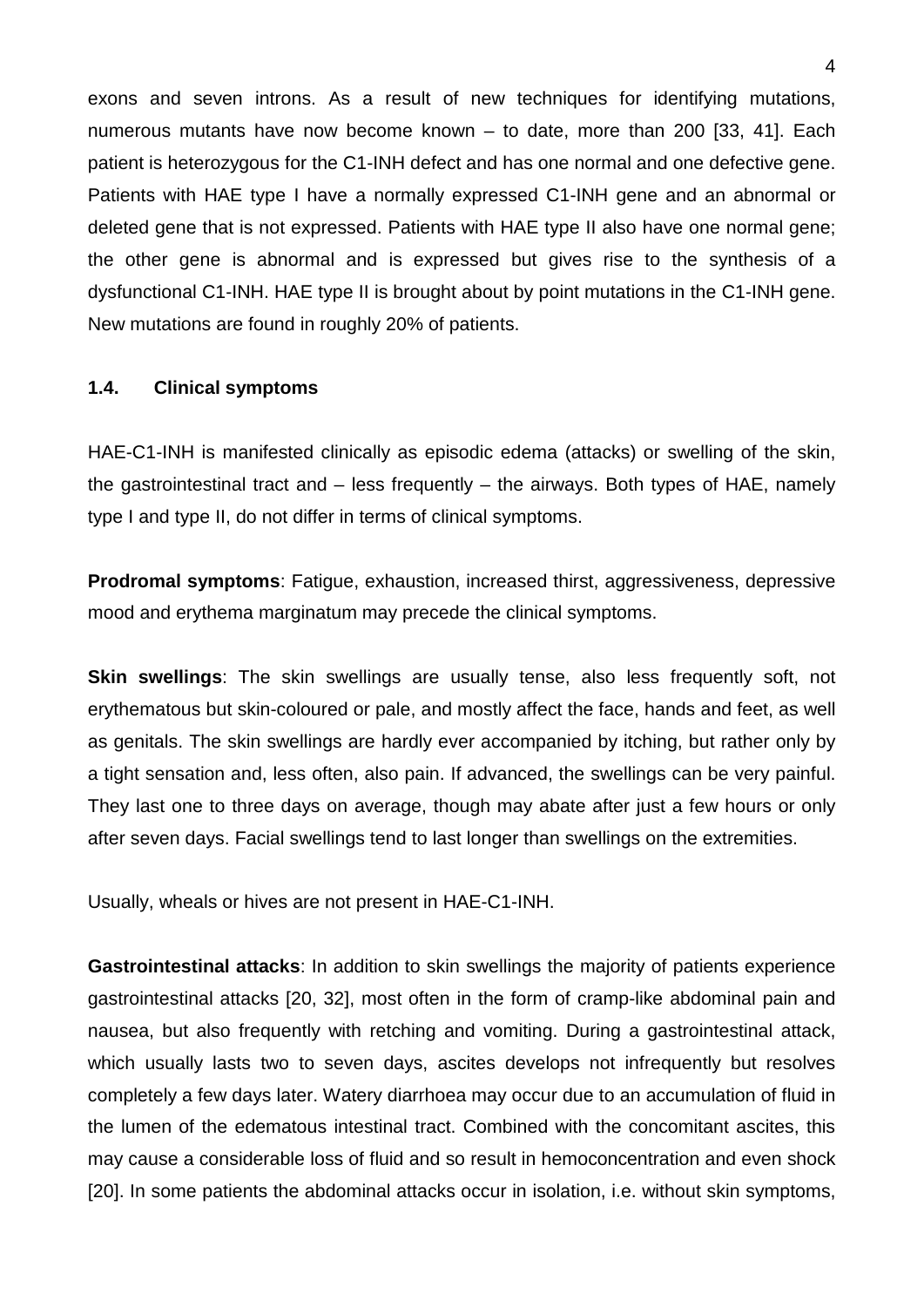or precede the onset of skin symptoms by a number of years. Due to the intense pain developing in gastrointestinal attacks, unnecessary exploratory laparatomies have sometimes been performed because of the suspicion of "acute abdomen" or appendicitis.

**Laryngeal attacks**: Some patients report involvement of the upper respiratory tract, laryngeal or supraglottic edema [12, 17]. The most common cause of death is asphyxiation from larnygeal attacks [19] which not infrequently arise due to trauma to the oral cavity or pharynx, particularly after dental surgery, tooth extraction or tonsillectomy [6].

**Asphyxiation from laryngeal attacks**: There have been repeated reports of death from asphyxiation [6, 19], often involving patients whose condition had gone undiagnosed. In other cases the diagnosis and necessary treatment were known, but for various reasons asphyxiation still occurred [19].

**Other organs**: A large number of other organs can less often be affected by attacks including the hypopharynx, oropharynx with soft palate and uvula, as well as the tongue [15]. Swellings in the efferent urinary tract can mimic infection.

## **1.5. Course**

The manifestation of HAE-C1-INH most often ensues in the first decade of life, but also frequently in the second. In a few patients it develops later. Over the course of time, the attacks recur and are usually manifested as skin swellings and painful gastrointestinal attacks. The frequency of the attacks varies considerably from one patient to the next: it ranges from no episodes to episodes every few days. Even within one family the patients can be affected very differently. Women are generally more severely affected than men [15]. During pregnancy, the attacks may be more frequent, less frequent, or unchanged in number [26, 38]. During and shortly before childbirth, swelling is rare. The C1-INH laboratory values do not allow any inferences to be made about the frequency of the attacks.

With increased age, the attacks of HAE-C1-INH in some patients entail generally less pronounced symptoms or the attacks cease completely.

#### **1.6. Triggers of edema attacks**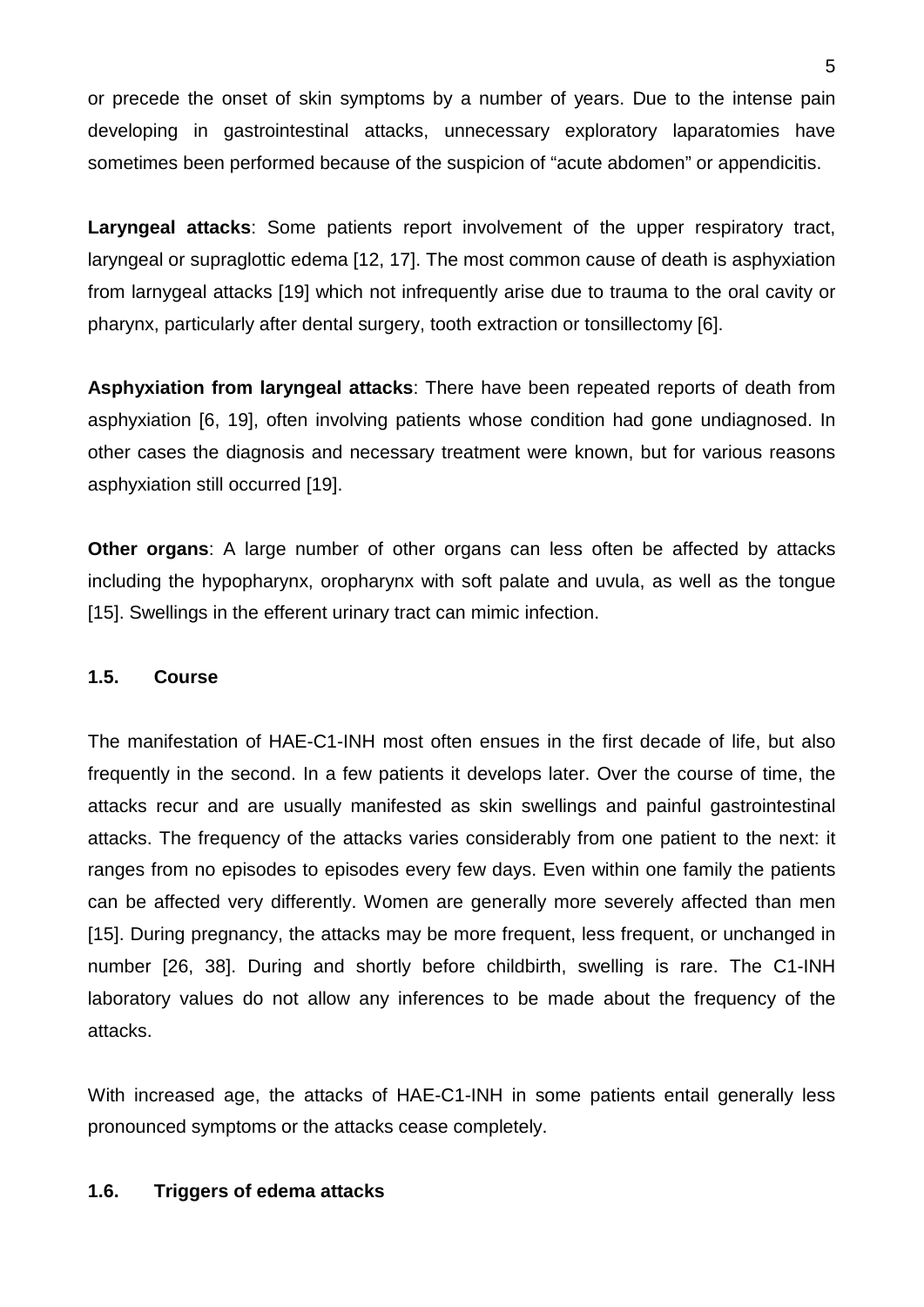Most attacks occur spontaneously without any identifiable trigger. The factors that trigger an attack primarily include pressure and trauma such as dental surgery, tonsillectomy, and intubation. Patients have also described stressful psychological situations and infectious diseases, such as flu-like infections or colds, as triggers. Menstruation and ovulation can likewise trigger attacks in certain patients.

The tendency to experience attacks can be markedly increased by the ingestion of ACE inhibitors. ACE inhibitors are contraindicated in HAE-C1-INH. Use of angiotensin (ATII) receptor blockers can sometimes also increase the number of attacks.

Similarly, attacks can occur at increased frequency in women using estrogen-based hormonal contraceptives or estrogens as hormone replacement therapy [2, 8].

# **2. Diagnosis**

The laboratory diagnostic work-up in the event of clinically suspected HAE-C1-INH should cover the following parameters:

- − C1-INH concentration,
- − C1-INH activity,
- − C4 concentration.

Plasma levels of these parameters are always low in patients with HAE type I. Values of less than 50% of the normal range for C1-INH activity and concentration is proof of a C1- INH deficiency. Very rarely, the plasma concentration of C4 may be normal. In HAE type II, C1-INH activity and C4 are low, whereas the C1-INH concentration is normal or even elevated.

A screening test with just one of these parameters will neither prove nor rule out HAE-C1- INH.

HAE-C1-INH is diagnosed from the following:

Recurrent peripheral swellings on the skin and/or attacks of abdominal pain, and possibly laryngeal attacks,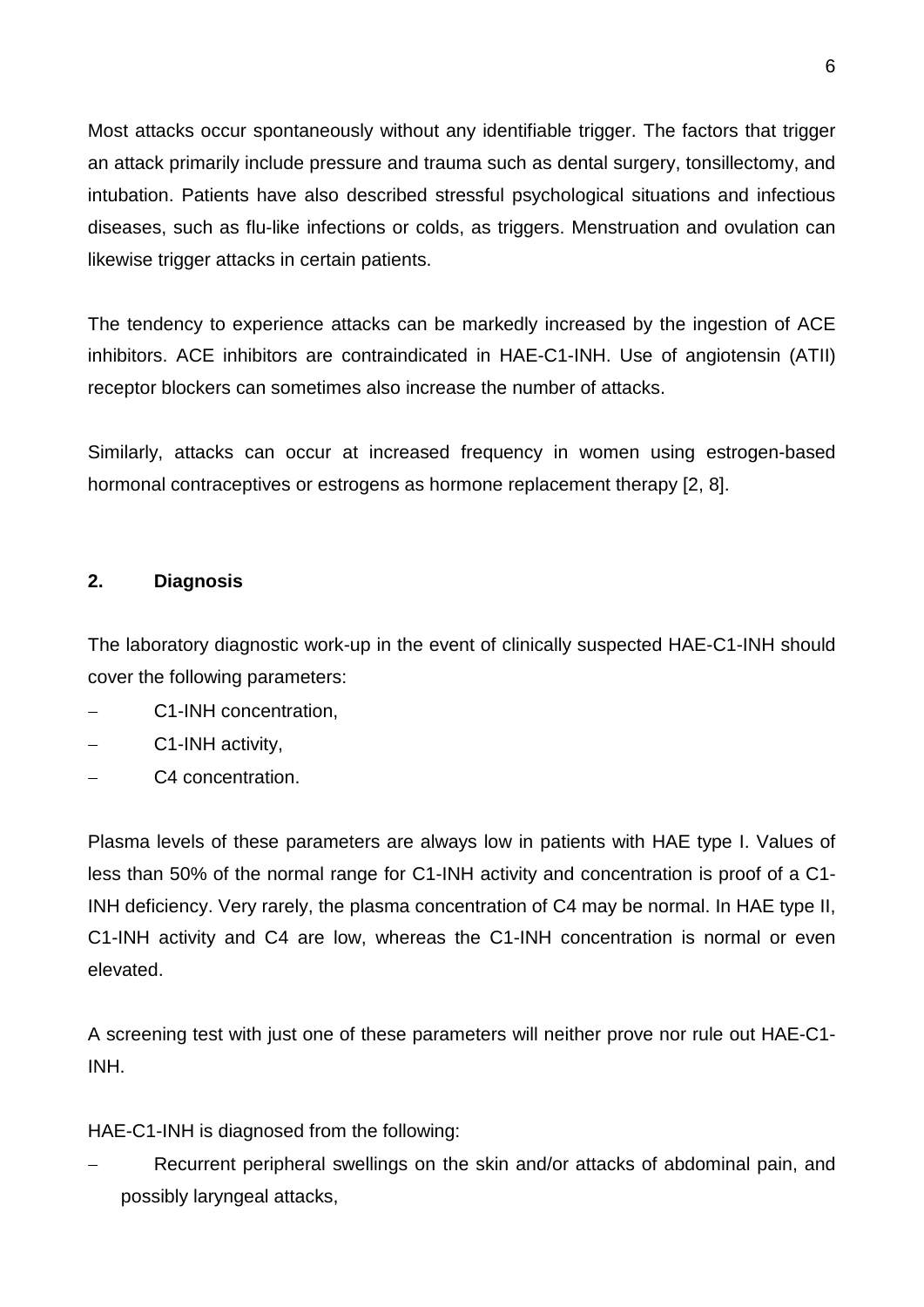- Possible positive family history (negative if the mutations are new, see above),
- − Pertinent laboratory test results, i.e. reduced C1-INH activity and/or plasma concentration.

Genetic testing (screening for mutations in the C1-INH gene) is conducted commercially at various genetic laboratories, offering a detection rate of 90% to 95%. If the clinical and laboratory findings are unequivocal, such testing is not necessary. It is strongly recommended, however, in patients in whom a precise diagnosis cannot be made due to contradictory plasma test results.

Since the complement values fluctuate in the first year of life, the three plasma parameters are reliable at the end of the first year of life at the earliest.

Family screening, namely testing blood relatives for the above-mentioned three parameters, is necessary. New mutations (see above) are possible. In such a case, the plasma parameters will be normal in the parents and siblings.

Differential diagnosis includes acquired angioedema due to C1-INH deficiency (no familial occurrence, plasma C1q often reduced, sometimes auto-antibodies to C1-INH present) as well as HAE with normal C1-INH (HAE type III; very rare, almost only ever affecting women, normal C1-INH concentration, C1-INH activity and plasma C4 concentration) and other acquired forms of angioedema [4] that are not attributable to C1-INH deficiency.

#### **3. Treatment**

Due to the potential risk of asphyxiation, it is a tremendous responsibility to manage the treatment of a patient with HAE-C1-INH. It is essential that the patient be provided with comprehensive, detailed explanations of the symptoms – especially the initial signs – of laryngeal attacks. The patient must also be given a plan of what to do if these symptoms develop. Similarly, the patient's family should be informed about the disease and the action that needs to be taken. Patients with the disease should be issued with an emergency ID card (see below). Since all of these activities are very important and also time-consuming, it is advisable to utilise the long-standing experience of an HAE treatment center and introduce the patient to such a service. HAE-C1-INH patients are generally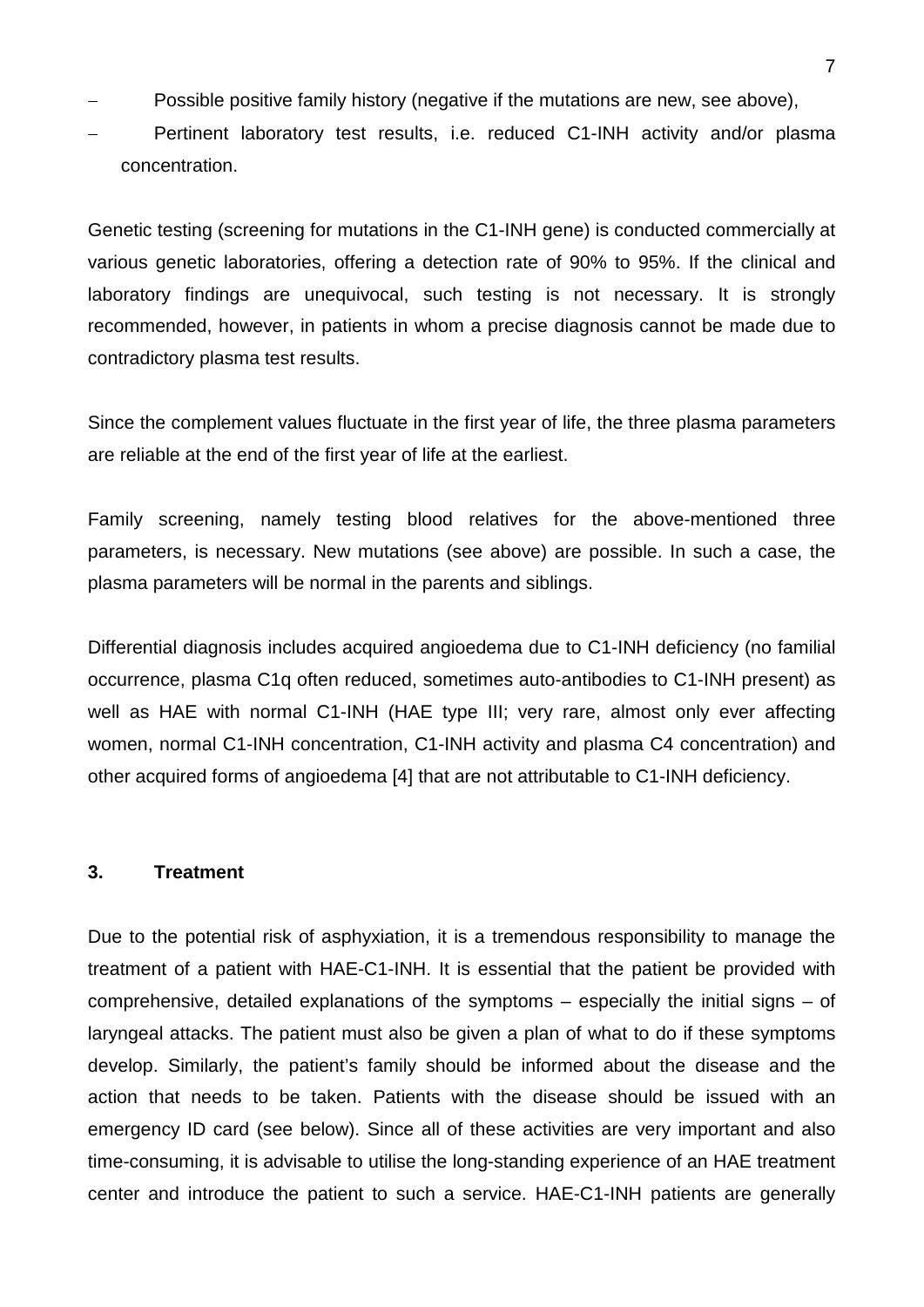provided with care locally by their general practitioner or non-hospital-based specialist, usually in close cooperation with an HAE treatment center.

# **3.1. Treatment of acute attacks**

### **3.1.1. Indication**

In the treatment of acute attacks od HAE-C1-INH, mild swellings of the hands and feet do not necessarily require treatment – for example if only the backs of the hands are affected. It is wise to treat skin swellings which are extensive or causing functional restrictions, such as swelling of an entire extremity or swelling that is routinely followed by involvement of other parts of the body. Facial swelling from HAE-C1-INH should be treated since it quite often leads to a laryngeal attack. Treatment with antispasmodic suppositories (containing butylscopolammonium bromide) may suffice for mild abdominal attacks. Most abdominal attacks are so painful, however, that treatment with C1-INH concentrate or icatibant will be necessary. Patients with HAE-C1-INH attacks of the head with edema of the pharynx or larynx represent emergency cases due to the risk of asphyxiation and should be hospitalised immediately for treatment and monitoring. Treatment for laryngeal attacks depends on how far the laryngeal attack has progressed. If life-threatening dyspnoea develops, immediate intubation (including fiberoptic) or, in extreme emergency, coniotomy or tracheotomy should be performed. In all cases, immediate treatment with a C1-INH concentrate or icatibant is the pharmacological therapy of choice.

## **3.1.2. Discontinuation of medication that exacerbates the disease**

Estrogens (oral contraceptives, hormone replacement therapy), ACE inhibitors, and sometimes sartans, may increase the frequency and severity of HAE-C1-INH attacks considerably. They should be discontinued and avoided in the future.

## **3.1.3. Pharmacotherapy for acute attacks**

#### **3.1.3.1. C1-inhibitor concentrate**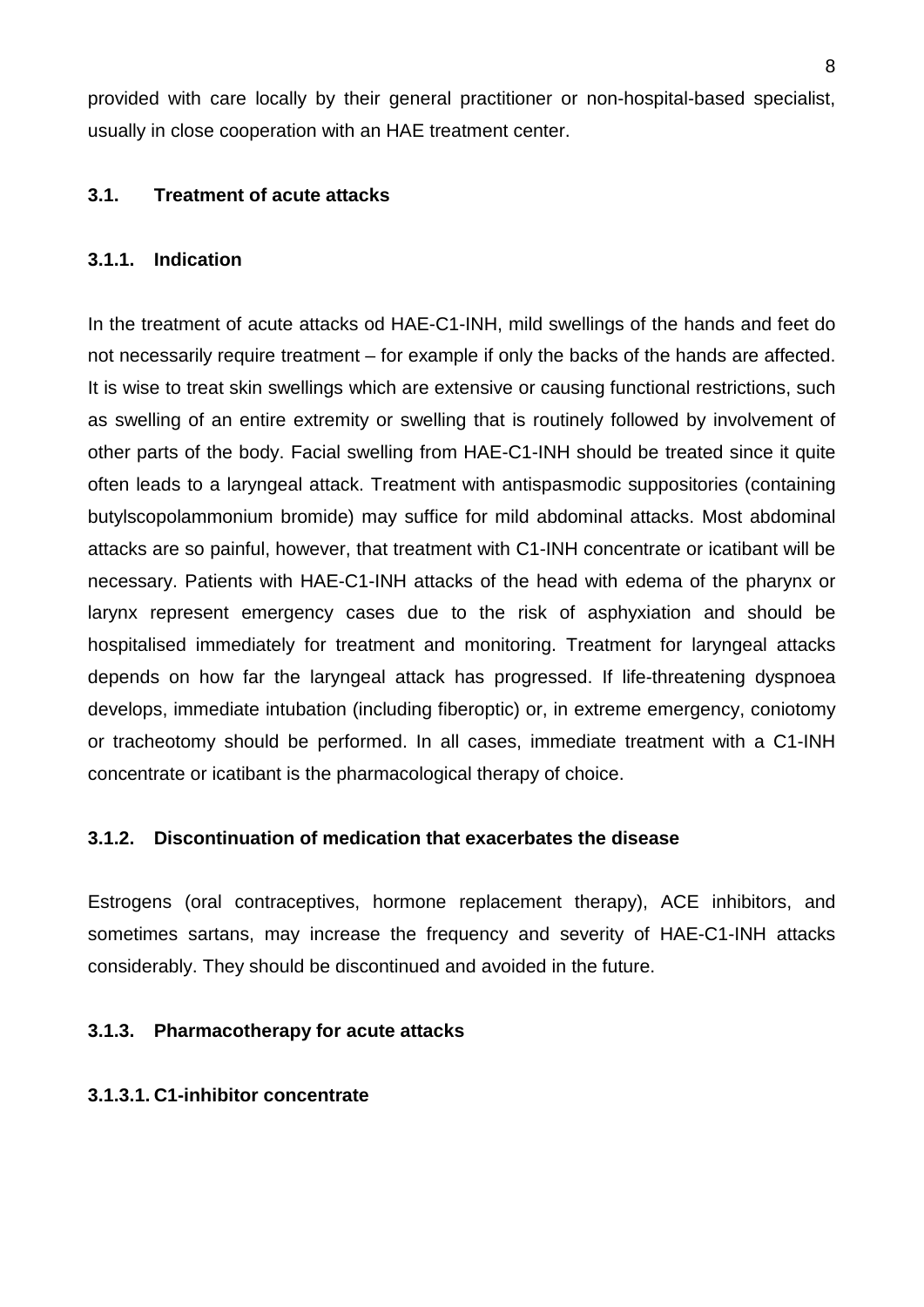**Efficacy**: The administration of C1-INH concentrate, i.e. the protein that is genetically missing or not fully functional in the patient, will block the exaggerated kallikrein-kinin cascade in the event of an acute attack (see above).

Human C1-INH concentrate has proved highly effective in the management of acute attacks. Such a concentrate was licensed in Germany in 1979 for intravenous injection under the name *C1-Inaktivator Behringwerke* and since 1985 has been available as a pasteurised, virus-inactivated presentation under the name *C1-Inaktivator Behring*, later changed to *Berinert<sup>®</sup> P* (CSL Behring GmbH, Marburg, Germany) in 2001. More than 30 years' experience has therefore been gained with this concentrate in Germany in the management of acute HAE attacks [3]. Various non-placebo-controlled studies have demonstrated efficacy in the treatment of laryngeal attacks [5, 12], attacks of abdominal pain [14] and skin swelling [21] from HAE-C1-INH. A randomised, double-blind, placebocontrolled study investigating the efficacy of a vapour-heated C1-INH concentrate by the company Baxter/Immuno was published in 1996 [44]. The time to first symptom improvement was 55 minutes in 22 patients with acute HAE attacks at all sites as opposed to 563 minutes in those patients treated with placebo. Despite proof of efficacy, the C1- INH concentrate was removed from the market by Baxter/Immuno in 2003. Within the scope of the marketing authorisation of Berinert<sup>®</sup> in the USA, a randomised, double-blind, placebo-controlled study was performed from 2005 to 2007 in 125 patients with HAE type I or II, revealing statistically significant superiority for Berinert<sup>®</sup> (20 U/kg BW) over placebo [25]. At the given dosage, the symptoms were alleviated after 30 minutes irrespective of the severity of the facial or abdominal attacks. The goal should be to treat an attack as early as possible [14, 35].

The rapid recurrence of swelling after an injection, known as a rebound phenomenon, has not been observed on treatment with C1-INH concentrate.

In June 2011, the C1-INH concentrate Cinryze<sup>®</sup> (ViroPharma Inc., USA) was licensed in Europe for the treatment of acute attacks.

**Dosage:** In the double-blind study with Berinert<sup>®</sup> mentioned above [25], treatment for acute facial and abdominal attacks at a dose of 20 U/kg BW was statistically significantly superior to placebo. Though treatment with 10 U/kg BW was effective compared against placebo, the difference was not statistically significant. In this regard, the outcome of this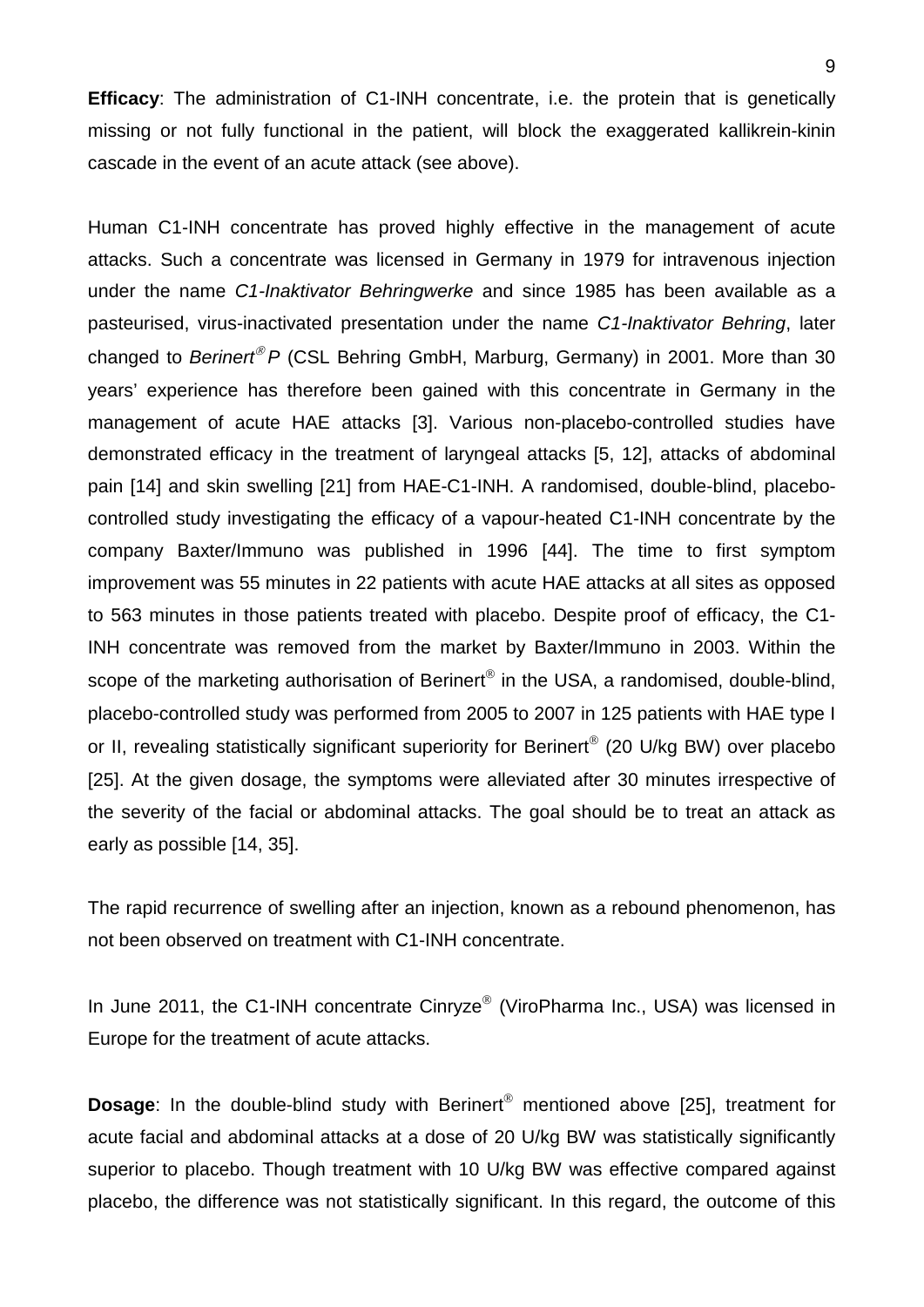study contradicts the practical and published experience gained previously with C1-INH concentrate in thousands of patients, including the patients in the 1996 randomised, double-blind study in the USA [44]. According to these studies, 500 U – or 7.1 mg/kg BW – was very effective in a patient with a body weight of 70 kg in by far the majority of cases. Some of the attacks and patients required 1000 U (14.2 mg/kg BW), but hardly ever any more. In one observational study in 61 patients, 468 cases required 500 U Berinert<sup>®</sup> P, and only nine cases (2%) 1000 U [28]. In other studies, 500 U sufficed to treat effectively 68.6% of the 4834 abdominal attacks in 75 patients [14], 81% of the 2104 cases of skin swelling in 47 patients [21], and 24.9% of the 193 cases of laryngeal oedema in 18 patients [6].

It is not clear why the results of the latest Berinert<sup>®</sup> study contradict all the previous findings. One reason could be the high placebo effect in HAE-C1-INH attacks not treated with Berinert<sup>®</sup>, as reported by other studies. The patients with abdominal attacks were hospitalised and the study setting did not reflect that of "everyday life". The study was partly conducted in the USA, i.e. a country which by that time had no previous experience in the management of acute attacks (except for treatment with fresh frozen plasma). Results from randomised, double-blind, placebo-controlled studies deliver the highest level of evidence. The results of the randomised, double-blind study published in 2009 led to the marketing authorisation of the 20 U/kg BW dose, i.e. 1400 U (almost three vials of Berinert<sup>®</sup>), in Australia, Canada, the USA and many European countries for the treatment of acute attacks in patients with a body weight of 70 kg.

A Berinert<sup>®</sup> dose of 20 U/kg BW should be selected for treatment of laryngeal attacks, since a laryngeal attack in itself is potentially life-threatening. If the attacks HAE-C1-INH are not life-threatening, i.e. they affect the skin or abdomen (which constitute about 99% of acute attacks), it is perfectly justifiable to be guided by the patient's needs and therefore choose a dose of 500 U or, if this is not sufficient, 1000 U Berinert<sup>®</sup> per attack.

The manufacturer of Cinryze<sup>®</sup> recommends a dose of 1000 U for treatment of an acute attack of HAE-C1-INH.

**Safety**: The safety profile of C1-INH concentrate (Berinert<sup>®</sup> P) is extraordinarily good. Anaphylactic reactions have been reported in extremely rare cases. In some patients there have been reports of an unexpected increase in disease activity after frequent use of C1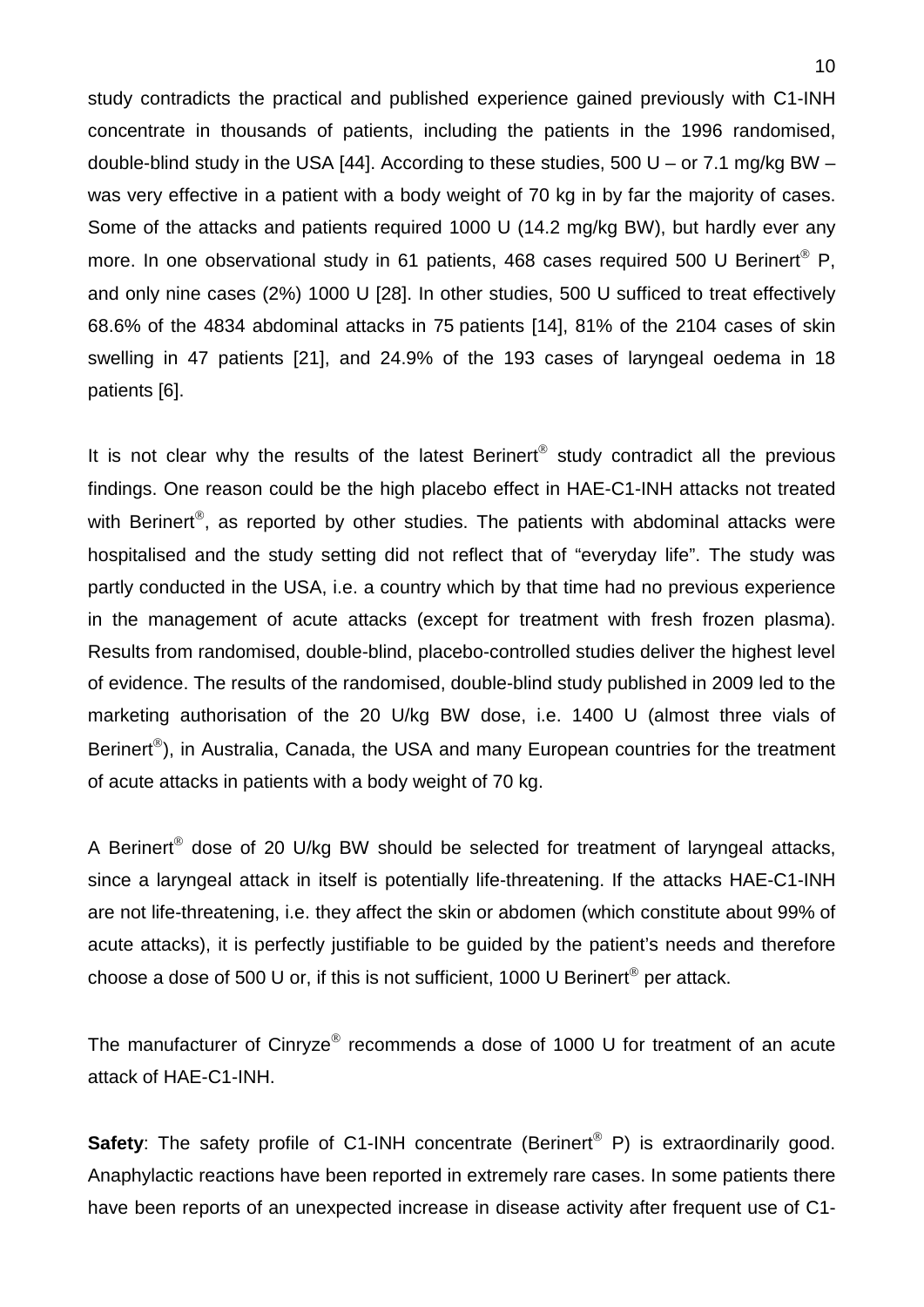INH concentrate during long-term therapy [10, 11]. No virus transmission has been reported.

As with all patients receiving plasma derivatives, hepatitis B immunisation (active immunisation) is advisable, especially if multiple doses of C1-INH concentrate are to be administered.

**Timing of the injection**: Early injection is recommended for acute attacks. An initial improvement is usually seen within 30 to 60 minutes after the intravenous injection.

**Self-administration and home treatment**: Many patients are now injecting themselves with Berinert<sup>®</sup> or having the injections administered by a close relative, after receiving appropriate training in intravenous injection techniques (home treatment) [37]. Berinert<sup>®</sup> is licensed for home treatment by the Paul Ehrlich Institute. The C1-INH concentrate Cinryze $^{\circ}$  was also licensed for self-administration in Europe in June 2011. The responsibility for home self-treatment remains with the treating physician.

#### **3.1.3.2. Icatibant**

**Efficacy**: Icatibant, also formerly known as HOE-140, was synthesized in 1991. Icatibant is a synthetic decapeptide with a structure similar to bradykinin, but contains five nonproteinogenic amino acids (D-Arg, L-Hyp, L-Thi, D-Tic and L-Oic). It is stable and is not degraded by those enzymes responsible for the degradation of bradykinin, such as carboxypeptidase N (kininase I) and the angiotensin-converting enzyme (ACE or kininase II). By preventing bradykinin from binding to the bradykinin B2 receptor on endothelial cells, it is possible to treat an acute attack of HAE due to C1-INH deficiency. Antagonism of bradykinin is a novel therapeutic approach. A phase II study demonstrated that icatibant was very effective in treating acute attacks of HAE-C1-INH [9]. Two extensive multicenter, randomised, double-blind phase III studies (FAST-1 and FAST-2) likewise found icatibant to be very effective and safe in the treatment of HAE-related skin swelling and abdominal attacks compared to placebo or tranexamic acid [23]. The primary endpoint was not achieved in the FAST-1 study, since significance in the abdominal attacks was inadequate. Icatibant also proved very effective in laryngeal attacks. According to the results of the FAST-1 and FAST-2 studies, swelling recurred six or more hours after the injection (rebound phenomenon) and a second or third injection of icatibant was necessary in about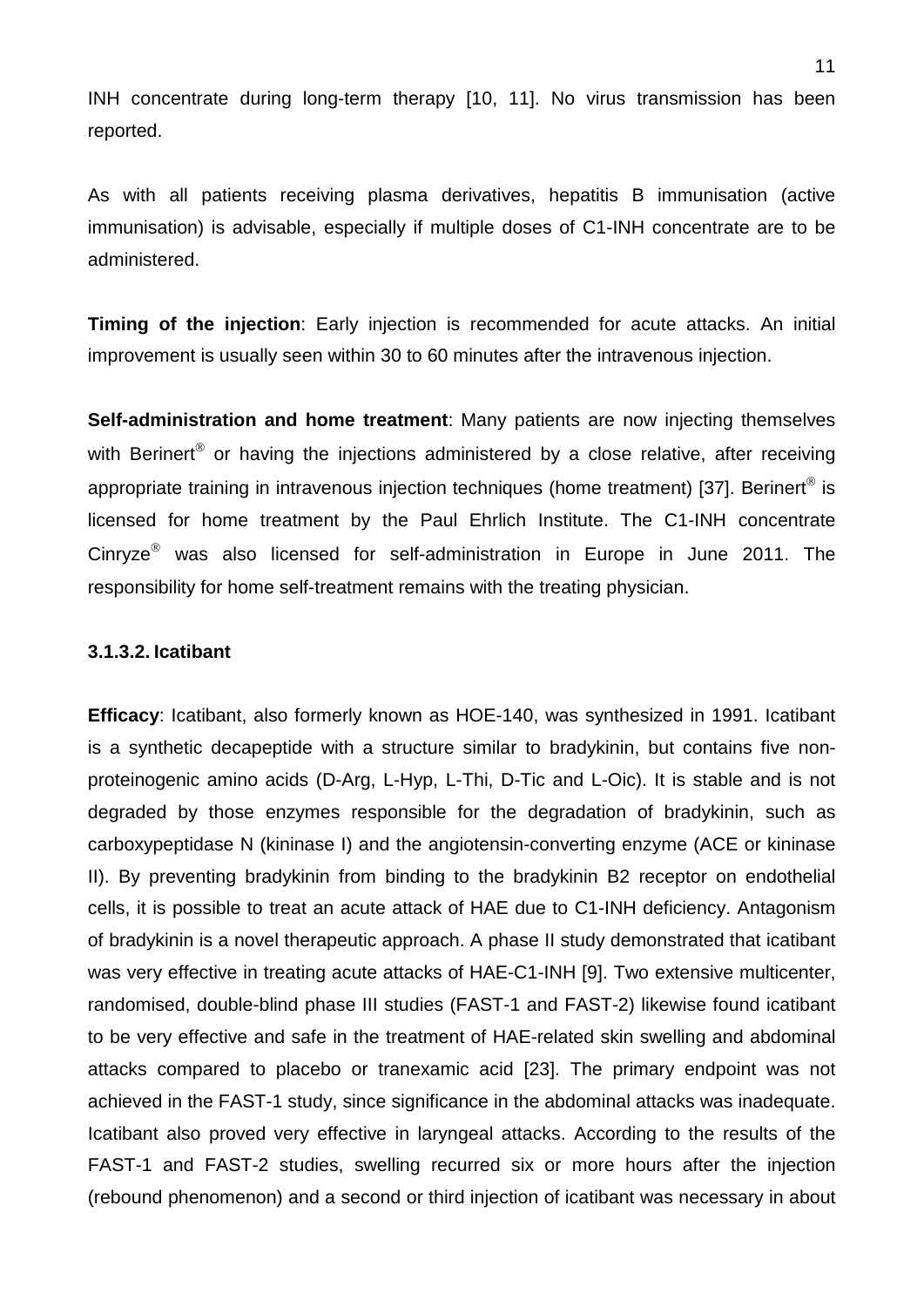10% of the treated attacks. Icatibant was authorised in July 2008 in Germany as a symptomatic treatment for acute attacks HAE-C1-INH in adults, under the trade name Firazyr<sup>®</sup> (Shire, UK).

**Dosage**: Icatibant is injected subcutaneously. One 3 ml vial contains 30 mg icatibant. One vial of Firazyr $\mathbb{S}$  is usually sufficient. In case of insufficient relief or recurrence of symptoms (see above), a second injection can be administered after six hours. If the second injection produces insufficient relief or a recurrence of symptoms is observed, a third injection can be administered after a further six hours. No more than three subcutaneous injections of 30 mg icatibant each should be administered in a 24-hour period.

**Safety**: The safety profile of icatibant, based on experience so far, is good. Short-term erythema, urticaria and burning are very common at the injection site. Systemic side effects include exhaustion and weakness. Pivotal studies observed a rebound phenomenon in 10% of the treated attacks (see above).

**Timing of the injection**: Early injection is recommended for acute attacks. An initial improvement will mostly be seen within 30 to 60 minutes after the injection.

**Self-administration and home treatment**: Firazyr<sup>®</sup> has been licensed for self-injection by patients since March 2011. The responsibility for home self-treatment remains with the treating physician.

#### **3.1.3.3. Conestat alfa**

**Efficacy**: Conestat alfa is a recombinant human (rh) C1 inhibitor (Ruconest<sup>th</sup>/Rhucin<sup>®</sup>, Pharming Group NV, Netherlands) developed for the treatment of HAE-C1-INH attacks. Recombinant DNA technology is used to produce rhC1-INH in the mammary glands of transgenic rabbits. In clinical studies, rhC1-INH proved to be highly effective in the treatment of acute HAE-C1-INH attacks [45]. Differences in post-translational glycosylation result in a markedly shortened half-life compared to C1-INH in human plasma. Ruconest was licensed in Europe in October 2010 for the treatment of HAE-C1-INH attacks in adults.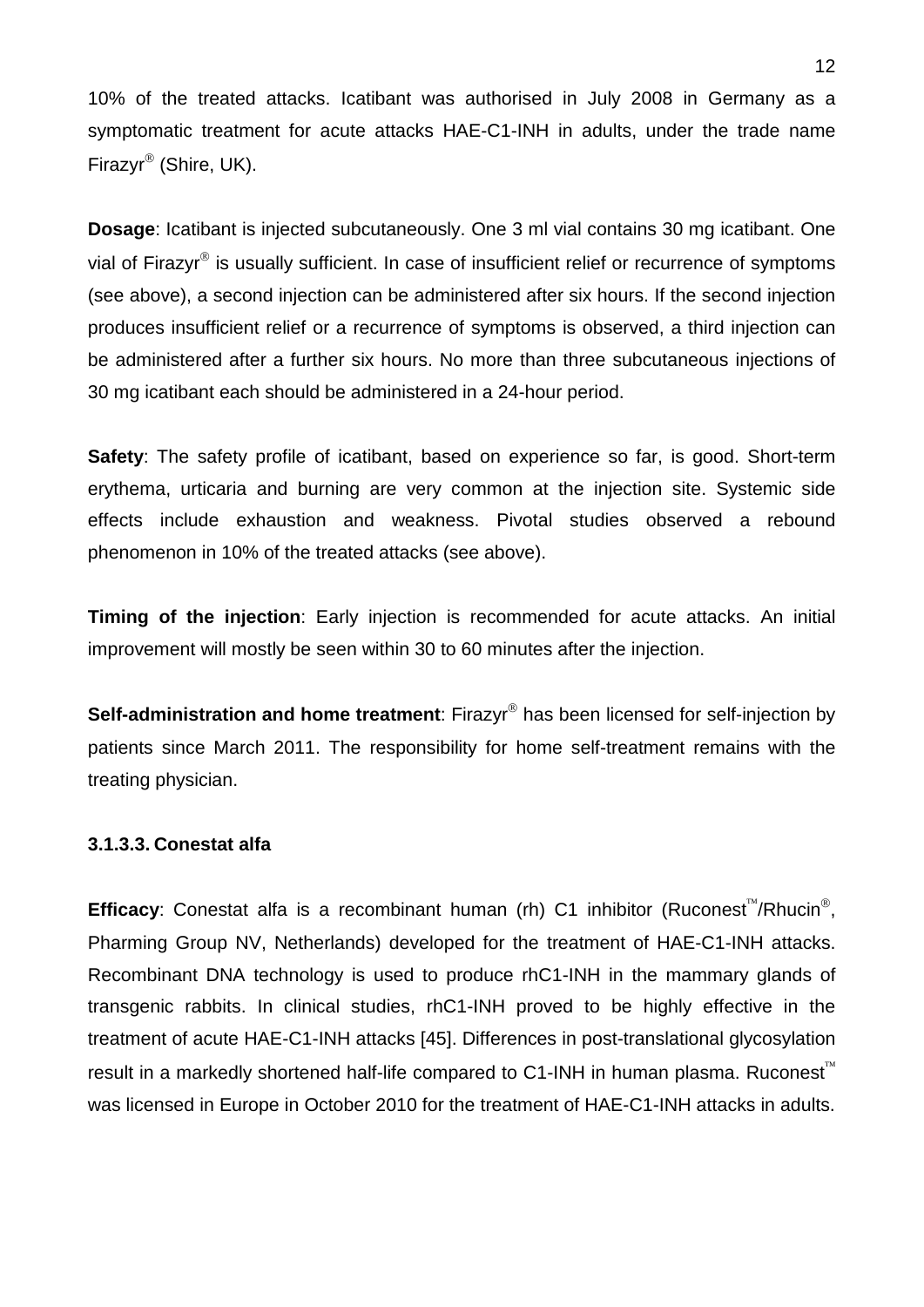**Dosage:** Ruconest<sup>™</sup> is injected intravenously. According to the manufacturer, adults with a body weight of up to 84 kg are given 50 units/kg BW, and those weighing more receive 4200 units (two vials).

**Safety**: The most common adverse reaction to Ruconest<sup> $M$ </sup> is headache. Because a healthy volunteer who had not disclosed an allergy to rabbits experienced an anaphylactic reaction after receiving rhC1-INH, the European Medicines Agency decided that, on account of the risk of an allergic reaction, Ruconest<sup>"</sup> is contraindicated in patients with a known or suspected rabbit allergy or positive for immunoglobulin E (IgE) against rabbit allergens. The IgE antibody test should be repeated after ten treatments, but once annually as a minimum.

#### **3.1.3.4. Fresh frozen plasma**

Due to its content of C1-INH, fresh frozen plasma is also effective in treating acute attacks of HAE-C1-INH. There have been a number of individual observations, but no controlled studies. In addition to coagulation factors, fresh frozen plasma also contains proteins of the kallikrein-kinin system, meaning that an increased concentration of bradykinin could develop. This could result in a worsening of acute attacks in certain patients [42]. Fresh frozen plasma is not virus-inactivated. Virus-inactivated products are also available, however.

#### **3.1.3.5. Ineffective medications**

Corticosteroids, antihistamines, adrenaline and adrenaline derivatives are not effective in the treatment of HAE-C1-INH!

#### **3.1.4. Which medication for an acute attack?**

Five medicinal products are now available in Germany: Berinert<sup>®</sup> (C1-INH concentrate), Firazyr<sup>®</sup> (icatibant), Ruconest<sup>™</sup> (recombinant human C1-INH), Cinryze<sup>®</sup> (C1-INH concentrate) and fresh frozen plasma. All are appropriate for treating acute attacks in adults. The strengths and weaknesses of the medications are described above. To date there have been no publications on the experience gained from treating large numbers of patients with Firazyr<sup>®</sup>, Ruconest<sup>™</sup> and Cinryze<sup>®</sup> in daily practice. Weighting is not possible,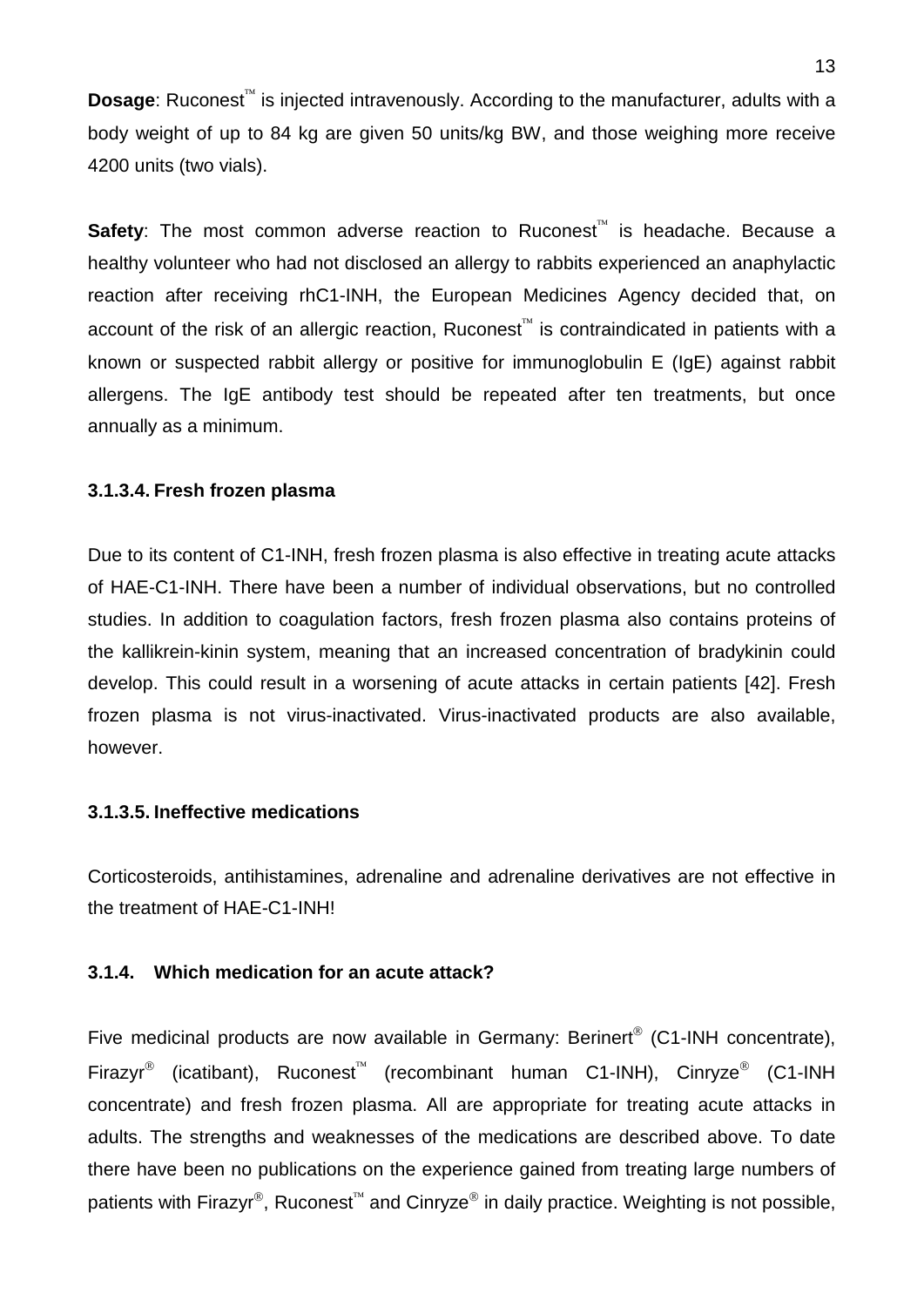therefore, on the basis of the data available so far. Fresh frozen plasma should only be used if in an emergency situation Berinert<sup>®</sup>, Firazyr<sup>®</sup>, Ruconest<sup>™</sup> or Cinryze<sup>®</sup> is not available. Androgens and tranexamic acid are not suitable as treatments for acute attacks due to their delayed onset of effect. Consideration should also be given to costeffectiveness when selecting an appropriate treatment.

### **3.1.5. Treatment of acute attacks during pregnancy and lactation**

Berinert<sup>®</sup> P is very suitable for treating acute attacks in pregnant and nursing women, as confirmed by several observational studies [26, 38].

The treatment of acute attacks during pregnancy with Firazyr<sup>®</sup> is not recommended at present since there has been insufficient experience with use in humans. It is not known whether Firazyr $^{\circ}$  is excreted in human milk.

#### **3.1.6. Treatment of acute attacks in children**

Berinert<sup>®</sup> P is licensed for the treatment of acute attacks in children, who should be given the same dose as adults. Cinryze $<sup>®</sup>$  is authorised for use in adolescents and adults. There</sup> are limitations to the use of Firazyr<sup>®</sup> in children and adolescents due to a lack of experience.

#### **3.2. Long-term pharmacological prophylaxis**

Treatment for an acute attack should take preference over long-term prophylaxis. Longterm prophylaxis should be considered if attacks are frequent, e.g. if severe attacks occur more than 12 times per year or last for more than 24 days with associated HAE-C1-INH symptoms, despite optimal treatment of the acute attacks.

#### **3.2.1. Attenuated androgens**

Androgen derivatives, above all danazol, stanozolol and oxandrolone, can provide successful long-term prophylaxis. The indication for long-term pharmacological prophylaxis must take the risks related to androgens and the personal situation of the patient into account. Androgens are highly effective. A double-blind, randomised, crossover study with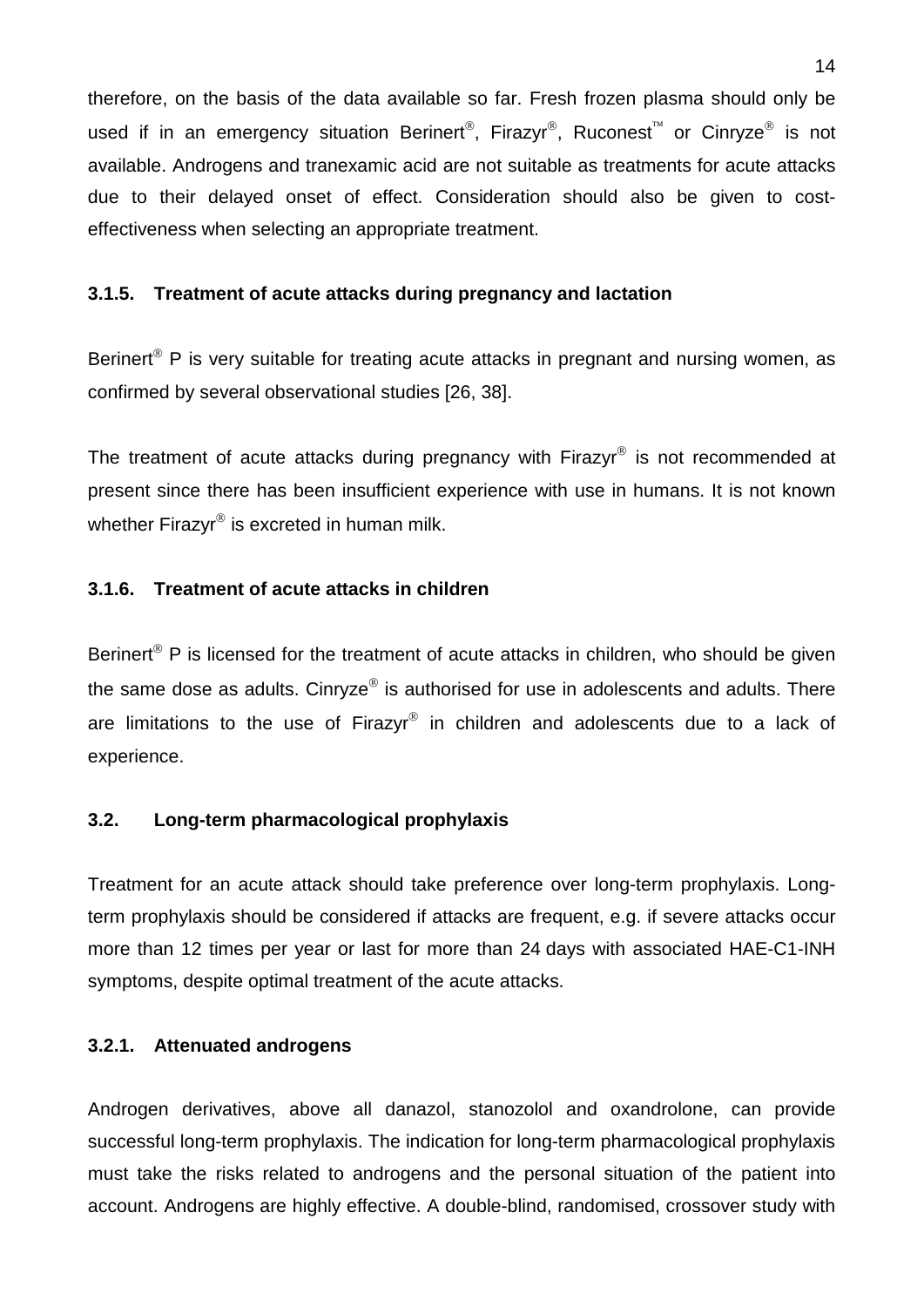danazol (600 mg/kg) vs placebo demonstrated that danazol decreases the number of attacks significantly (2.2% vs 93.6%) [31]. Such a high dose of danazol is no longer recommended at present, however. In a study published in 2008, 46% of the patients on danazol were entirely free of symptoms or had one or fewer attacks per year [7]. The attacks experienced during danazol treatment were much milder than before or after treatment. Not all patients respond to androgen therapy, and in some patients the efficacy may weaken after a number of years [30].

Attenuated androgens do have adverse effects that should not be underestimated, however. The benefits and risks must therefore be taken into consideration. Weight gain, menstrual disorders and virilisation in female patients, as well as hepatotoxicity, depression and arterial hypertension on long-term use, are particularly common amongst the many other adverse reactions [7, 24, 47]. Hepatocellular adenomas have been reported [16, 18], plus hepatocellular carcinoma in two patients. Regular hepatic function tests as well as ultrasound scans of the liver are necessary, in addition to monitoring for other potential adverse effects [7].

The above-named androgens are not licensed in Germany for HAE-C1-INH so must be sourced from an international pharmacy. Anyone administering androgen treatment to an HAE-C1-INH patient must ensure that the requisite monitoring for adverse effects is also guaranteed.

Particularly frequent attacks (more than one to two per month) or multiple episodes of laryngeal attacks are potential indications for attenuated androgens.

For all the reasons stated, it is advisable to introduce such treatment at an HAE treatment center, also because androgens were in the past often used in the wrong indication and at too high a dose, thereby leading to the respective complications.

**Dosage**: Danazol: 200 mg or less per day. Individual dose adjustment as far as the lowest possible dose that suffices for suppressing the symptoms.

**Contraindications**: Pregnancy, lactation, childhood, prostate carcinoma.

## **3.2.2. Tranexamic acid**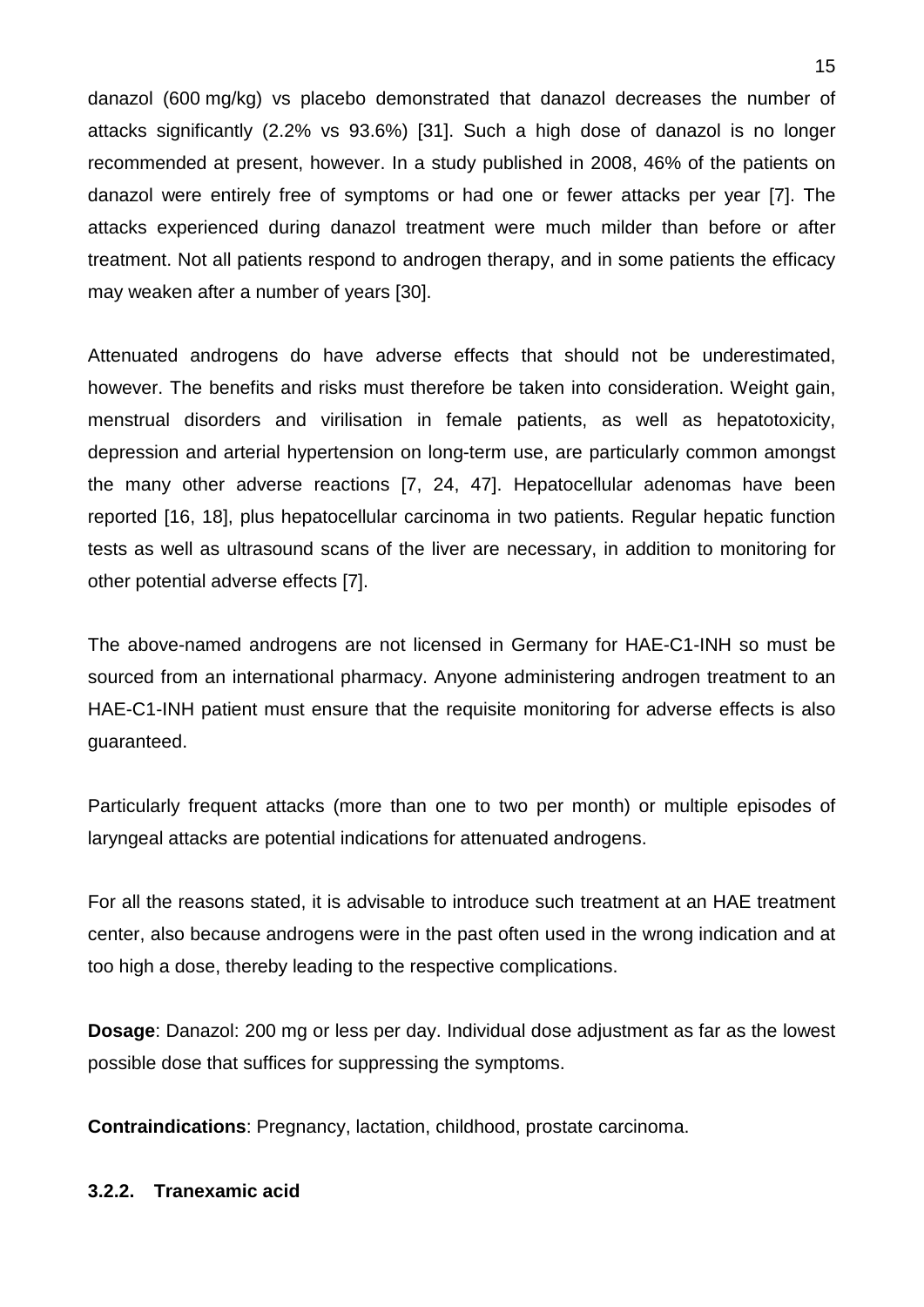Two antifibrinolytic agents have proved effective in HAE-C1-INH: epsilon-aminocaproic acid (EACA) and tranexamic acid. A double-blind, placebo-controlled, crossover study of 16 g EACA daily versus placebo revealed EACA to be significantly effective in four patients [29]. Another placebo-controlled, crossover study of tranexamic acid found HAE-C1-INH to be clearly improved by tranexamic acid in most patients [43]. Tranexamic acid, the tolerability of which is better than that of EACA, has been used since 1972 in the longterm treatment of HAE-C1-INH [1]. The efficacy of tranexamic acid in adults is generally much lower than that of attenuated androgens. Due to milder adverse effects, it is frequently used in children with HAE-C1-INH. Being an antifibrinolytic, the adverse reactions can entail thromboembolic events. Patients with a predisposition to thrombosis should not be treated with tranexamic acid. Colour sense can also be impaired; hence the ocular fundus should be monitored regularly during long-term treatment.

**Dosage**: The starting dose is 20-50 mg/kg BW up to a maximum of 3 g in adults. The daily dose should be down-titrated to the lowest effective dose.

**Contraindications**: Pregnancy, renal failure, acute thrombosis or thromboembolic processes. Use is strictly limited if there is a family history of thrombophilia or acute thromboembolic events.

#### **3.2.3. C1-INH concentrate**

C1-INH concentrate can also be used for long-term prophylaxis. The first HAE-C1-INH patient to be treated in this way was in 1989, with remarkable success [22]. Further studies demonstrated good results in terms of efficacy and tolerability [10, 36, 44]. The weekly regimen constitutes two doses of 500 U C1-INH concentrate or more. In a double-blind, placebo-controlled, crossover study (22 patients over two 12-week periods), the nanofiltered C1-INH concentrate Cinryze<sup>®</sup> reduced the number of HAE attacks from 12.7 to 6.3 at a dose of two times 1000 U/week [46]. Cinryze<sup>®</sup> was licensed in October 2008 in the USA and in June 2011 in Europe for long-term prophylaxis of HAE-C1-INH.

An increase in disease activity occurs in some patients receiving frequent injections of C1- INH concentrate, including as long-term prophylaxis. This is identifiable from an increase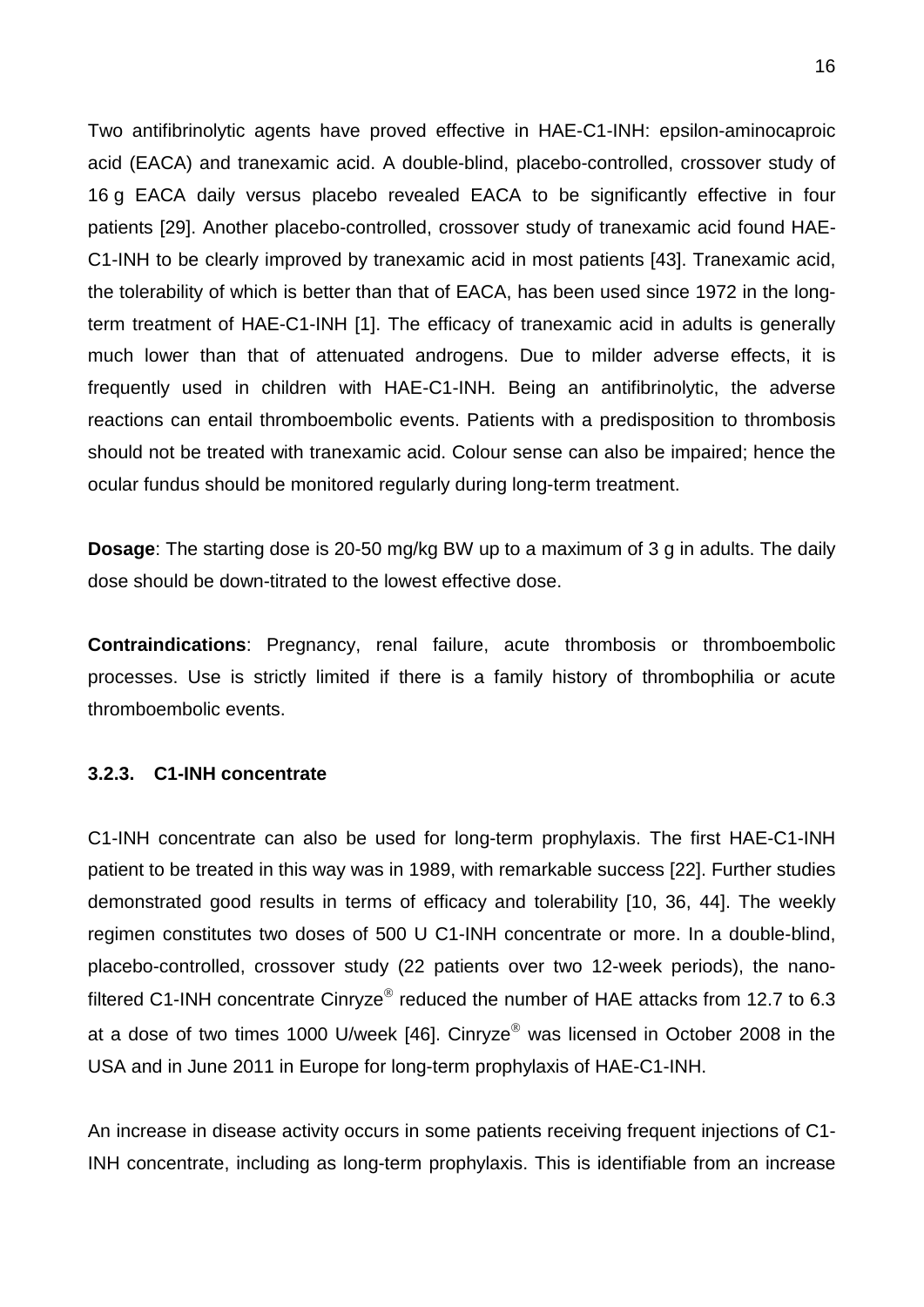in the number of attacks, an increased need for C1-INH concentrate and/or the occurrence of rapidly developing, multilocular attacks [10].

## **4. Prognosis**

Until suitable diagnostic and therapeutic options were developed, lethality was high in HAE-C1-INH, reaching 25% to 50% of family members in some families. The cause of death is almost always asphyxiation from a laryngeal attack. Though now very rarely, deaths do still result from this disease [19]. Patients at most risk are those in whom the occurrence of a laryngeal attack is unexpected by them and those around them. If the diagnosis and thus the risk of the disease are known, appropriate precautions can be taken – including detailed information in particular about the disease, but above all about the initial symptoms of attacks, the triggering factors and emergency measures.

Aside from the risk of asphyxiation, the everyday as well as working lives of patients with HAE-C1-INH are often severely adversely affected. Clear improvement can be offered by adequate and effective treatment of the symptoms.

# **5. Practical recommendations**

Every patient with HAE-C1-INH should be provided with an emergency ID card. Such a card (multilingual) can be obtained, for example, from the company CSL Behring GmbH, Philipp-Reis-Str. 2, 65795 Hattersheim, Germany.

Patients with HAE-C1-INH should keep stocks of Berinert<sup>®</sup> or Firazyr<sup>®</sup> sufficient for two doses at home as emergency medication and carry it with them when travelling. The nearest hospital should be familiar with the patient and the condition.

In the case of school children, teachers should be informed that acute attacks can develop.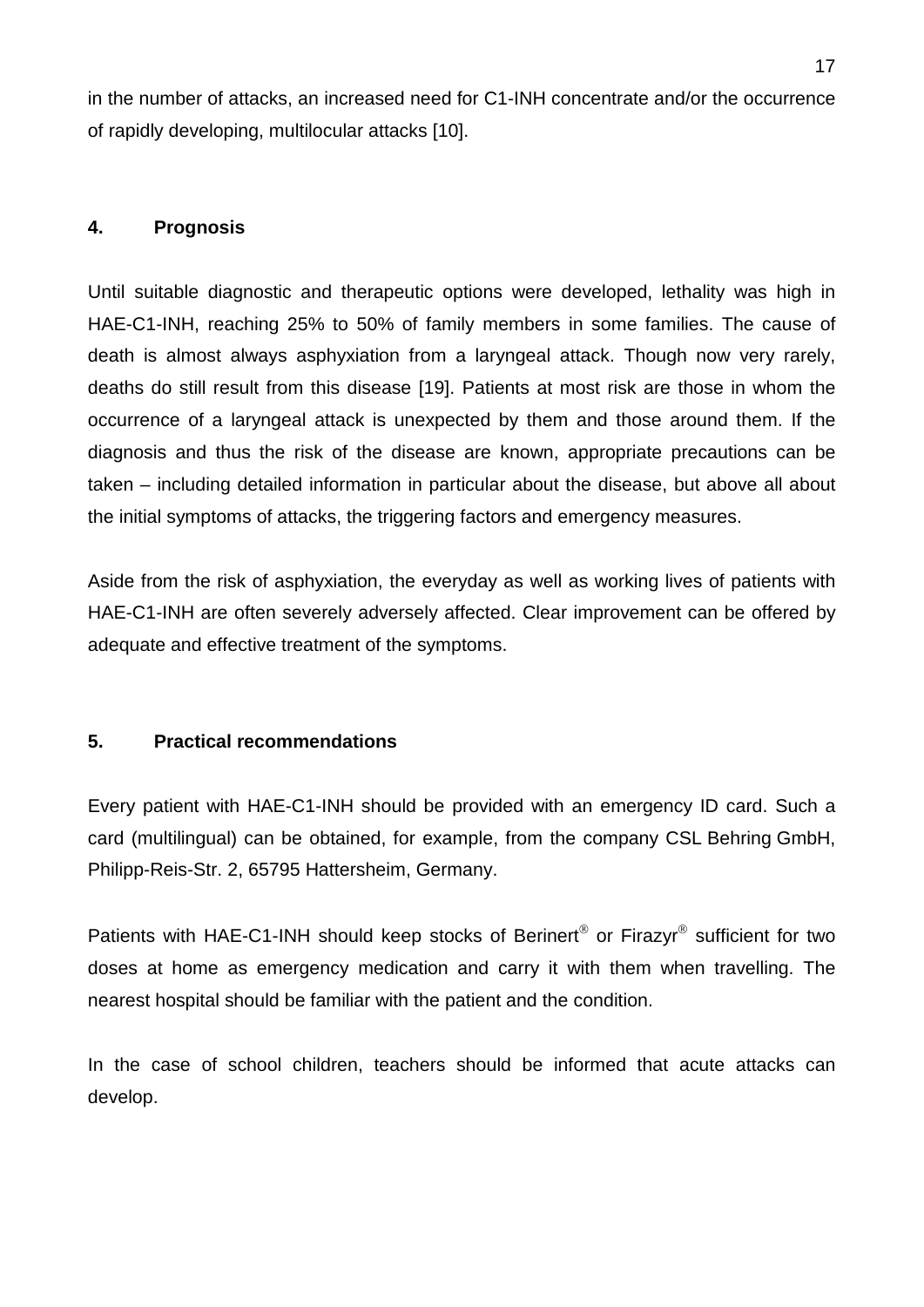Patients with HAE-C1-INH should be administered 500-1000 U Berinert<sup>®</sup> P one hour prior to dental surgery, including tooth extractions, or other oropharyngeal operations [13]. Cinryze<sup>®</sup> has also been licensed for short-term prophylaxis since June 2011.

# **6. Patient organization**

Patients with hereditary angioedema can find support from the following patient organization:

HAE-Vereinigung e.V. Lucia Schauf Mühlenstraße 42 c, 52457 Aldenhoven, Germany www.hae-online.de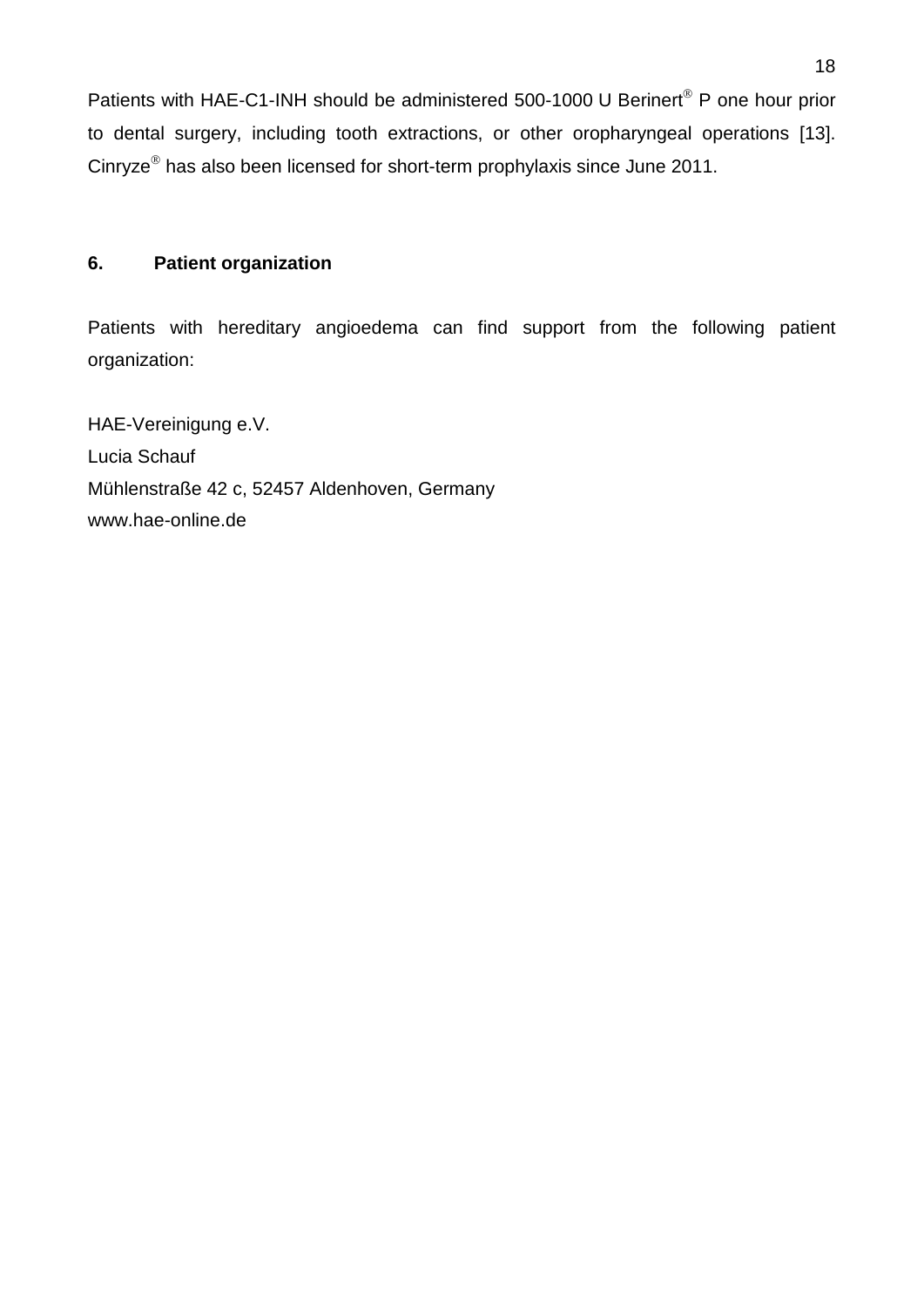#### **References**

- 1. Blohmé, G. (1972). "Treatment of hereditary angioneurotic oedema with tranexamic acid. A random double-blind cross-over study." Acta Med Scand **192**(4): 293-8.
- 2. Böckers, M. and K. Bork (1987). "Kontrazeption und Schwangerschaft beim hereditären Angioödem." Dtsch Med Wochenschr **112**(13): 507-9.
- 3. Bork, K. (2008). "Pasteurized C1 inhibitor concentrate in hereditary angioedema: pharmacology, safety, efficacy and future directions." Expert Review of Clinical Immunology **4**(1; 4): 13-20.
- 4. Bork, K. (2010). "Recurrent angioedema and the threat of asphyxiation." Disch Arztebl Int **107**(23): 408-14.
- 5. Bork, K. and S. E. Barnstedt (2001). "Treatment of 193 episodes of laryngeal edema with C1 inhibitor concentrate in patients with hereditary angioedema." Arch Intern Med **161**(5): 714-8.
- 6. Bork, K. and S. E. Barnstedt (2003). "Laryngeal edema and death from asphyxiation after tooth extraction in four patients with hereditary angioedema." J Am Dent Assoc **134**(8): 1088-94.
- 7. Bork, K., A. Bygum, et al. (2008). "Benefits and risks of danazol in hereditary angioedema: a long-term survey of 118 patients." Ann Allergy Asthma Immunol **100**(2): 153-61.
- 8. Bork, K., B. Fischer, et al. (2003). "Recurrent episodes of skin angioedema and severe attacks of abdominal pain induced by oral contraceptives or hormone replacement therapy." Am J Med **114**(4): 294-8.
- 9. Bork, K., J. Frank, et al. (2007). "Treatment of acute edema attacks in hereditary angioedema with a bradykinin receptor-2 antagonist (Icatibant)." J Allergy Clin Immunol **119**(6): 1497-503.
- 10. Bork, K. and J. Hardt (2011). "Hereditary Angioedema: Long-Term Treatment with One or More Injections of C1 Inhibitor Concentrate per Week." Int Arch Allergy Immunol **154**(1): 81-88.
- 11. Bork, K. and J. Hardt (2009). "Hereditary angioedema: increased number of attacks after frequent treatments with C1 inhibitor concentrate." Am J Med **122**(8): 780-3.
- 12. Bork, K., J. Hardt, et al. (2003). "Clinical studies of sudden upper airway obstruction in patients with hereditary angioedema due to c1 esterase inhibitor deficiency." Arch Intern Med **163**(10): 1229-35.
- 13. Bork, K., J. Hardt, et al. "Risk of laryngeal edema and facial swellings after tooth extraction in patients with hereditary angioedema with and without prophylaxis with C1 inhibitor concentrate: a retrospective study." Oral Surg Oral Med Oral Pathol Oral Radiol Endod **112**(1): 58-64.
- 14. Bork, K., G. Meng, et al. (2005). "Treatment with C1 inhibitor concentrate in abdominal pain attacks of patients with hereditary angioedema." Transfusion **45**(11): 1774-84.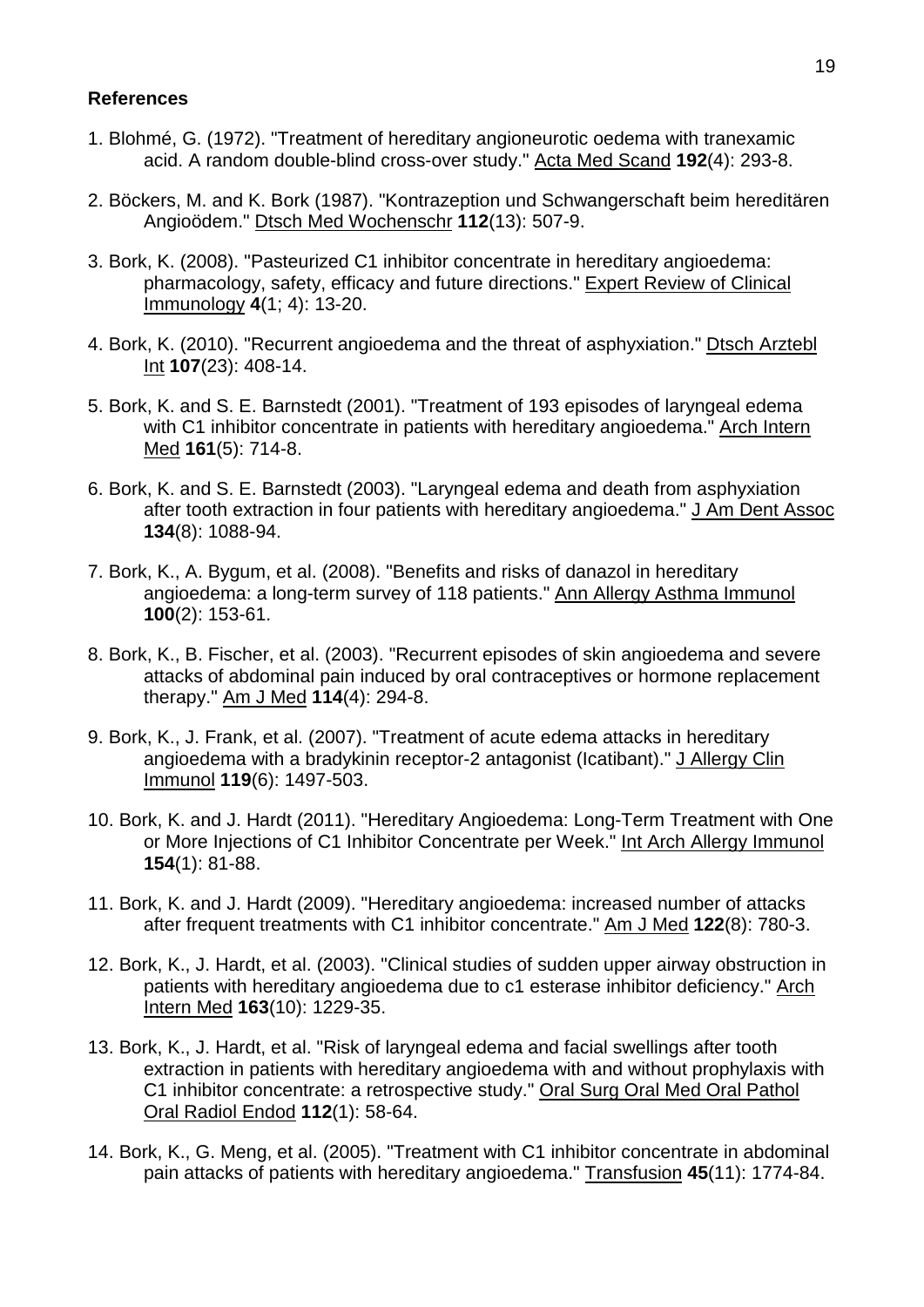- 15. Bork, K., G. Meng, et al. (2006). "Hereditary angioedema: new findings concerning symptoms, affected organs, and course." Am J Med **119**(3): 267-74.
- 16. Bork, K., M. Pitton, et al. (1999). "Hepatocellular adenomas in patients taking danazol for hereditary angio-oedema." Lancet **353**(9158): 1066-7.
- 17. Bork, K. and N. Ressel (2003). "Sudden upper airway obstruction in patients with hereditary angioedema." Transfus Apheresis Sci **29**(3): 235-8.
- 18. Bork, K. and V. Schneiders (2002). "Danazol-induced hepatocellular adenoma in patients with hereditary angio-oedema." J Hepatol 36(5): 707-9.
- 19. Bork, K., K. Siedlecki, et al. (2000). "Asphyxiation by laryngeal edema in patients with hereditary angioedema." Mayo Clin Proc **75**(4): 349-54.
- 20. Bork, K., P. Staubach, et al. (2006). "Symptoms, course, and complications of abdominal attacks in hereditary angioedema due to C1 inhibitor deficiency." Am J Gastroenterol **101**(3): 619-27.
- 21. Bork, K., P. Staubach, et al. (2008). "Treatment of skin swellings with C1-inhibitor concentrate in patients with hereditary angio-oedema." Allergy **63**(6): 751-7.
- 22. Bork, K. and G. Witzke (1989). "Long-term prophylaxis with C1-inhibitor (C1 INH) concentrate in patients with recurrent angioedema caused by hereditary and acquired C1-inhibitor deficiency." J Allergy Clin Immunol **83**(3): 677-82.
- 23. Cicardi, M., A. Banerji, et al. "Icatibant, a new bradykinin-receptor antagonist, in hereditary angioedema." N Engl J Med **363**(6): 532-41.
- 24. Cicardi, M., R. Castelli, et al. (1997). "Side effects of long-term prophylaxis with attenuated androgens in hereditary angioedema: comparison of treated and untreated patients." J Allergy Clin Immunol **99**(2): 194-6.
- 25. Craig, T. J., R. J. Levy, et al. (2009). "Efficacy of human C1 esterase inhibitor concentrate compared with placebo in acute hereditary angioedema attacks."  $\underline{J}$ Allergy Clin Immunol **124**(4): 801-8.
- 26. Czaller, I., B. Visy, et al. (2010). "The natural history of hereditary angioedema and the impact of treatment with human C1-inhibitor concentrate during pregnancy: a longterm survey." Eur J Obstet Gynecol Reprod Biol **152**(1): 44-9.
- 27. Donaldson, V. H. and R. R. Evans (1963). "A biochemical abnormality in hereditary angioneurotic edema: absence of serum inhibitor of C1-esterase." Am J Med **35**: 37-44.
- 28. Farkas, H., L. Jakab, et al. (2007). "Hereditary angioedema: a decade of human C1 inhibitor concentrate therapy." J Allergy Clin Immunol **120**(4): 941-7.
- 29. Frank, M. M., J. S. Sergent, et al. (1972). "Epsilon aminocaproic acid therapy of hereditary angioneurotic edema. A double-blind study." N Engl J Med **286**(15): 808- 12.
- 30. Fust, G., H. Farkas, et al. (2011). "Long-term efficacy of danazol treatment in hereditary angioedema." Eur J Clin Invest. **41**(3): 256-62.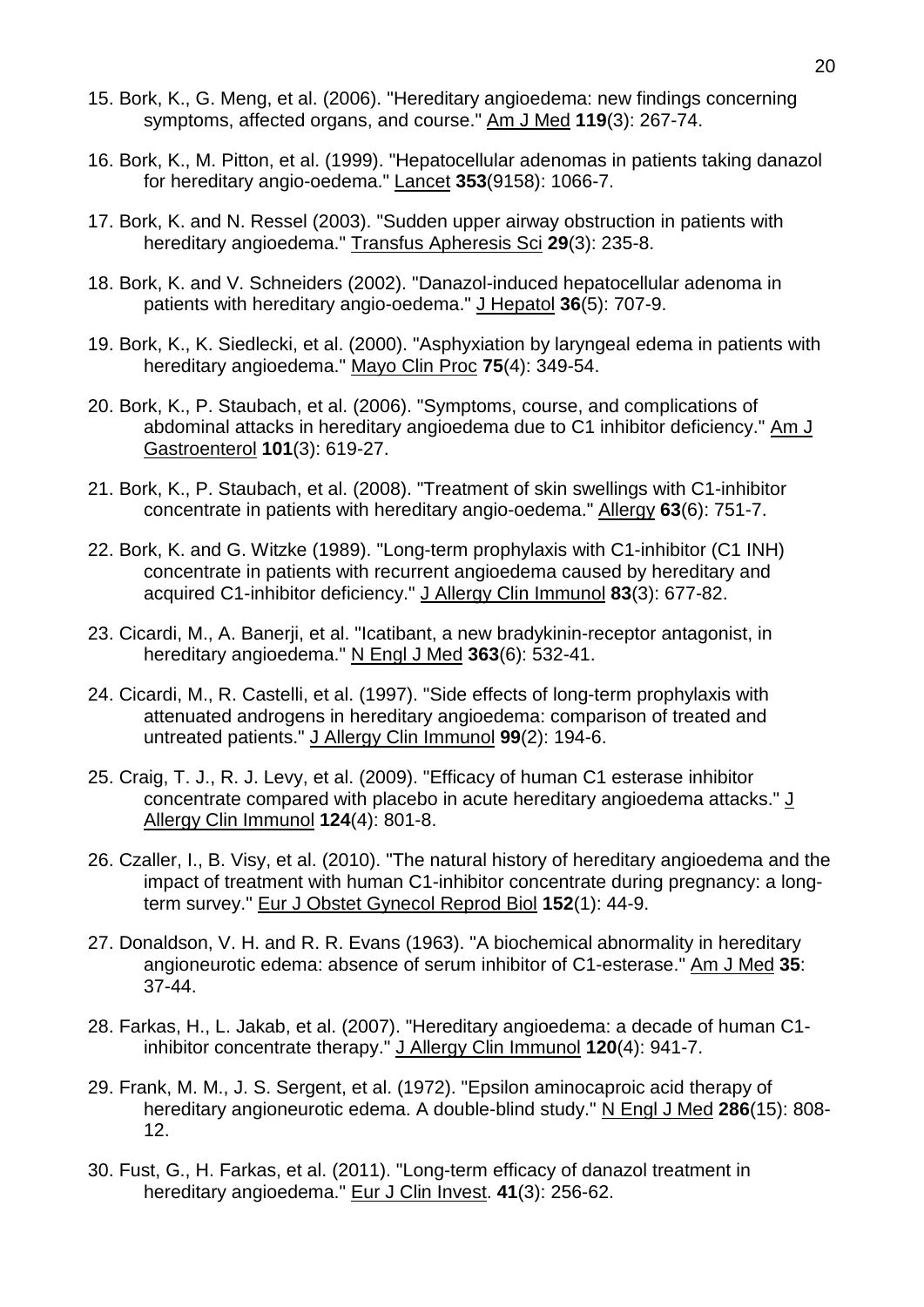- 31. Gelfand, J. A., R. J. Sherins, et al. (1976). "Treatment of hereditary angioedema with danazol. Reversal of clinical and biochemical abnormalities." N Engl J Med **295**(26): 1444-8.
- 32. Göring, H. D., K. Bork, et al. (1998). "Untersuchungen zum hereditären Angioödem im deutschsprachigen Raum." Hautarzt **49**(2): 114-22.
- 33. Gösswein, T., A. Kocot, et al. (2008). "Mutational spectrum of the C1INH (SERPING1) gene in patients with hereditary angioedema." Cytogenet Genome Res **121**(3-4): 181-8.
- 34. Han, E. D., R. C. MacFarlane, et al. (2002). "Increased vascular permeability in C1 inhibitor-deficient mice mediated by the bradykinin type 2 receptor." J Clin Invest **109**(8): 1057-63.
- 35. Kreuz, W., I. Martinez-Saguer, et al. (2009). "C1-inhibitor concentrate for individual replacement therapy in patients with severe hereditary angioedema refractory to danazol prophylaxis." Transfusion **49**(9): 1987-95.
- 36. Levi, M., G. Choi, et al. (2006). "Self-administration of C1-inhibitor concentrate in patients with hereditary or acquired angioedema caused by C1-inhibitor deficiency." J Allergy Clin Immunol **117**(4): 904-8.
- 37. Longhurst, H. J. and K. Bork (2006). "Hereditary angioedema: causes, manifestations and treatment." Br J Hosp Med (Lond) **67**(12): 654-7.
- 38. Martinez-Saguer, I., E. Rusicke, et al. (2010). "Characterization of acute hereditary angioedema attacks during pregnancy and breast-feeding and their treatment with C1 inhibitor concentrate." Am J Obstet Gynecol **203**(2): 131 e1-7.
- 39. Nussberger, J., M. Cugno, et al. (1998). "Plasma bradykinin in angio-oedema." Lancet **351**(9117): 1693-7.
- 40. Nussberger, J., M. Cugno, et al. (1999). "Local bradykinin generation in hereditary angioedema." J Allergy Clin Immunol **104**(6): 1321-2.
- 41. Pappalardo, E., S. Caccia, et al. (2008). "Mutation screening of C1 inhibitor gene in 108 unrelated families with hereditary angioedema: functional and structural correlates." Mol Immunol **45**(13): 3536-44.
- 42. Prematta, M., J. G. Gibbs, et al. (2007). "Fresh frozen plasma for the treatment of hereditary angioedema." Ann Allergy Asthma Immunol **98**(4): 383-8.
- 43. Sheffer, A. L., K. F. Austen, et al. (1972). "Tranexamic acid therapy in hereditary angioneurotic edema." N Engl J Med **287**(9): 452-4.
- 44. Waytes, A. T., F. S. Rosen, et al. (1996). "Treatment of hereditary angioedema with a vapor-heated C1 inhibitor concentrate." N Engl J Med **334**(25): 1630-4.
- 45. Zuraw, B., M. Cicardi, et al. (2010). "Recombinant human C1-inhibitor for the treatment of acute angioedema attacks in patients with hereditary angioedema." J Allergy Clin Immunol **126**(4): 821-827 e14.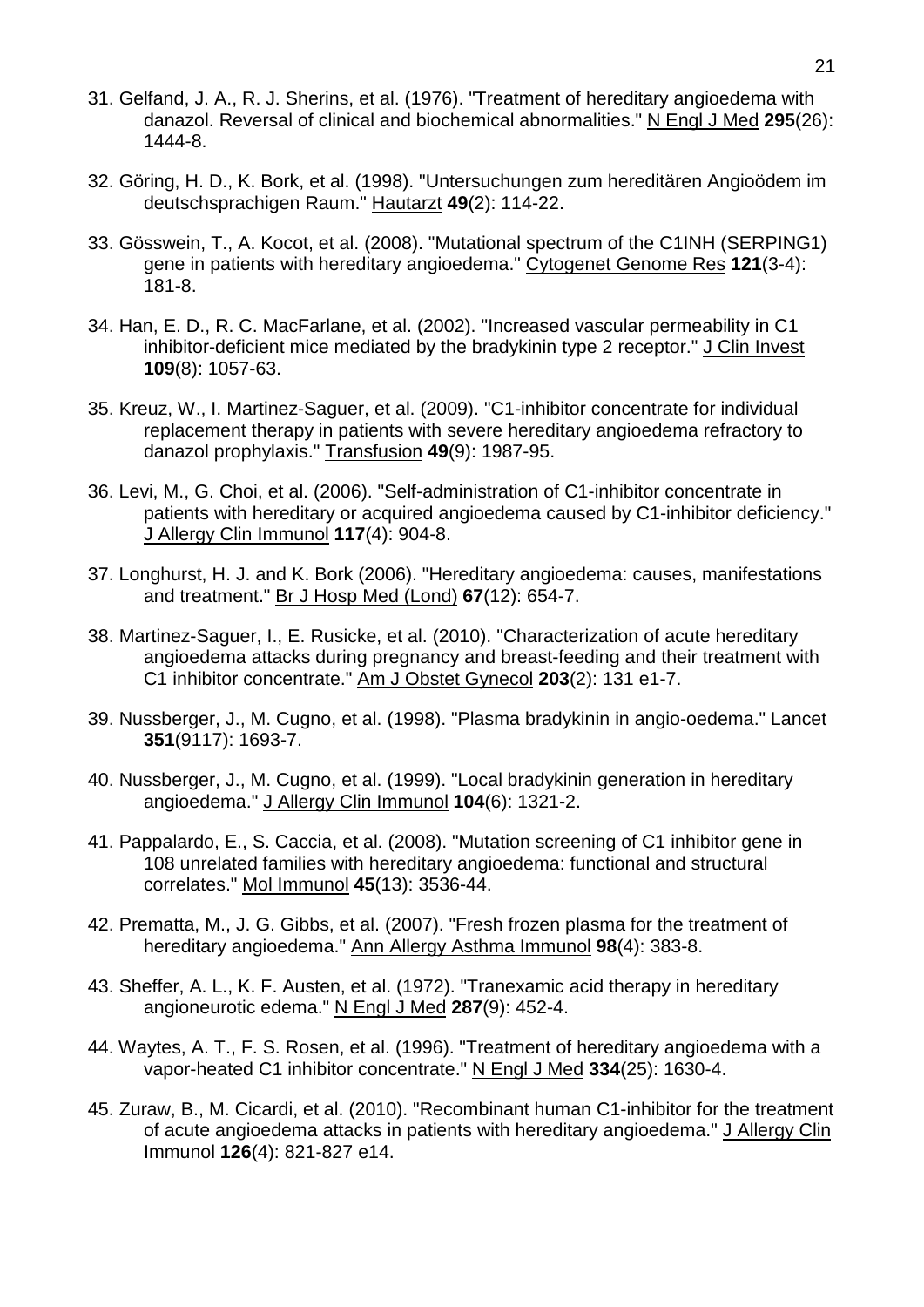- 46. Zuraw, B. L., P. J. Busse, et al. (2010). "Nanofiltered C1 inhibitor concentrate for treatment of hereditary angioedema." N Engl J Med **363**(6): 513-22.
- 47. Zurlo, J. J. and M. M. Frank (1990). "The long-term safety of danazol in women with hereditary angioedema." Fertil Steril 54(1): 64-72.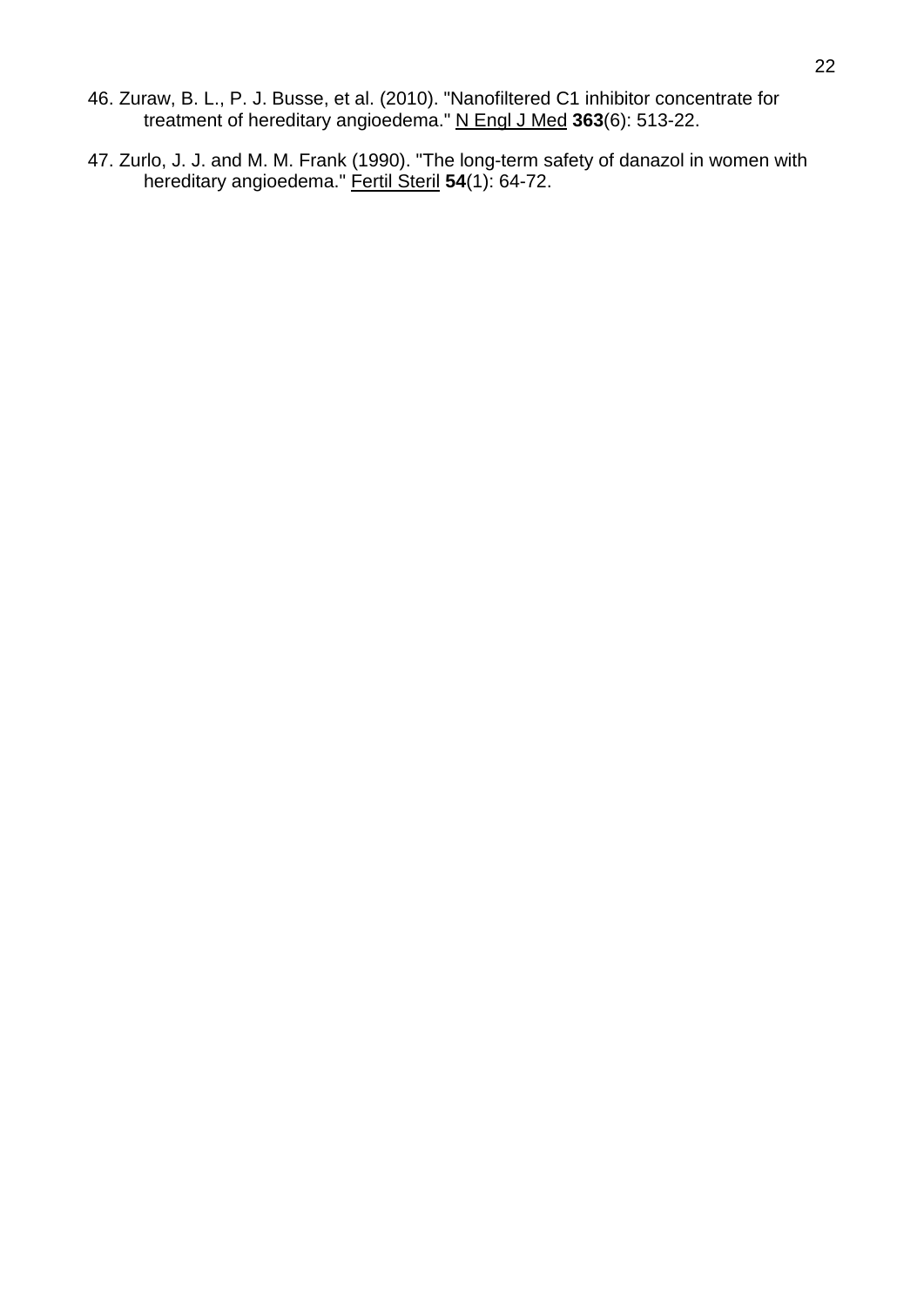# **German Guidelines for Hereditary Angioedema due to C1-INH Deficiency**

**AWMF (German Association of Scientific Medical Societies) Guideline Register number** 061-029<br>
Date of creation 9 July 2011 **Date of creation** 9 July 20<br> **Validity** Till 2016 **Validity** 

# **Process for guideline development**

Non-systematic/orientational literature search, non-formalised consensus of experts.

# **Participating associations**

- − German Society for Angioedema Research (DGA e.V.) (Prof. Dr. Konrad Bork, lead)
- − German Society of Internal Medicine (DGIM e.V.) (Dr. Emel Aygören-Pürsün)
- − German Society for Oto-Rhino-Laryngology (PD Dr. Murat Bas)
- − German Society of Allergology and Clinical Immunology (DGAKI e.V.) (Prof. Dr. Tilo Biedermann, PD Dr. Karin Hartmann, Prof. Dr. Bettina Wedi)
- − German Society of Paediatrics and Adolescent Medicine (DGKJ e.V.) (PD Dr. Wolfhart Kreuz, Dr. Inmaculada Martinez-Saguer)
- − German Dermatology Society (DDG e.V.) (Prof. Dr. Marcus Maurer)
- − Society for Paediatric Allergology and Environmental Medicine (GPA e.V.) (PD Dr. Hagen Ott)

# **Coordinator**

Prof. Dr. Konrad Bork

# **Prof. Dr. Konrad Bork**

Universitäts-Hautklinik Mainz Langenbeckstraße 1 55131 Mainz Germany E-mail: bork@hautklinik.klinik.uni-mainz.de